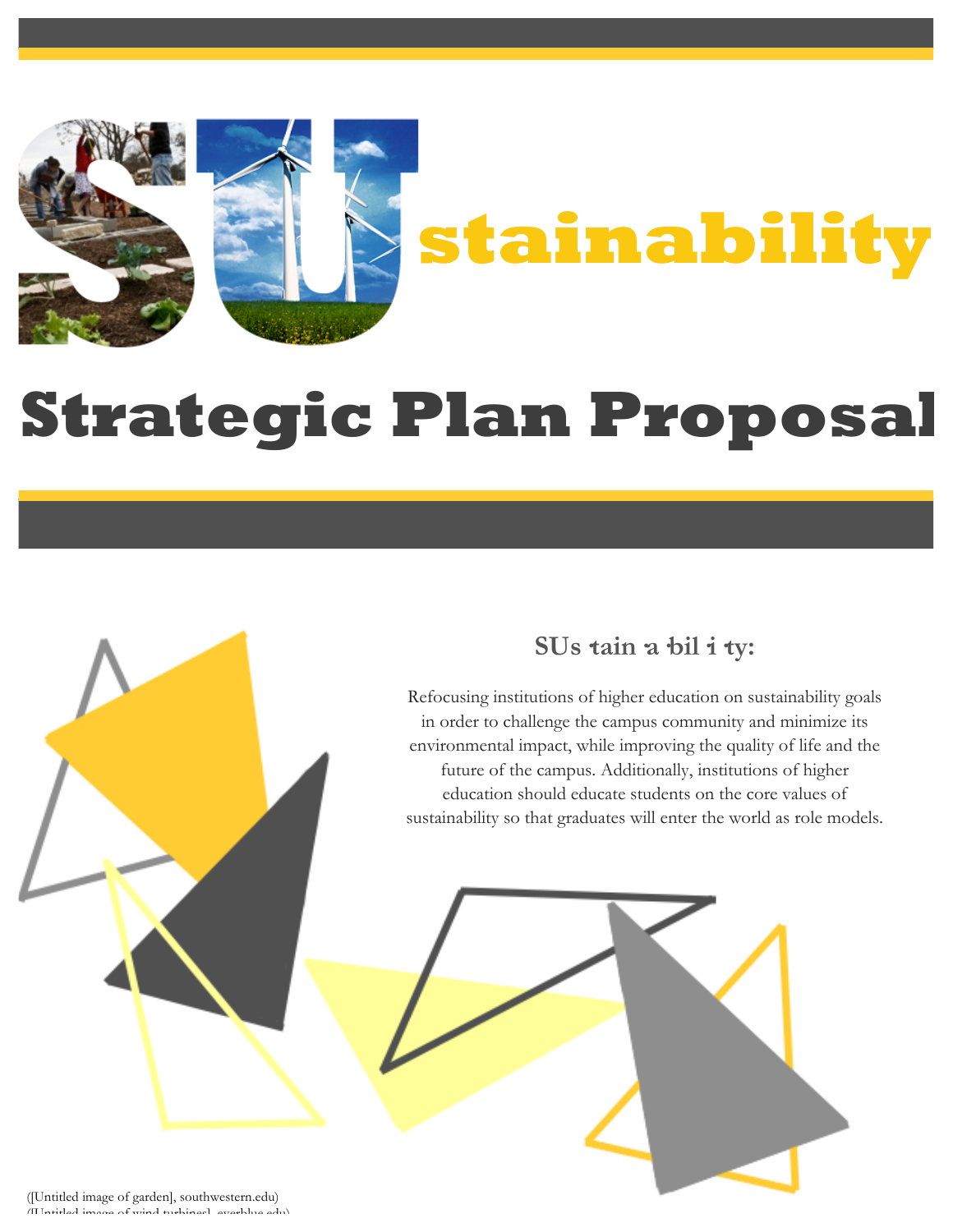# **Contributors:**

## **Environmental Studies Capstone Class of 2014**

| Alec Bergerson  | Brandi Martin        | Sarah Puffer          |
|-----------------|----------------------|-----------------------|
| Emma Davis      | Kyle Mathis          | <b>Ashley Scott</b>   |
| Kayla Guentzel  | Thomas Newman        | Connor Smith          |
| Kendall Guidroz | Jessica Olson        | Arielle Solcher       |
| Joseph Kyle     | <b>Emily Pawelek</b> | <b>Austin Spraetz</b> |

# **Joshua Long, PhD**

Assistant Professor of Environmental Studies

# **Acknowledgements:**

We would like to thank Bob Mathis for his knowledge and expertise on the state of sustainability on campus and for providing us with numerous resources while conducting our research.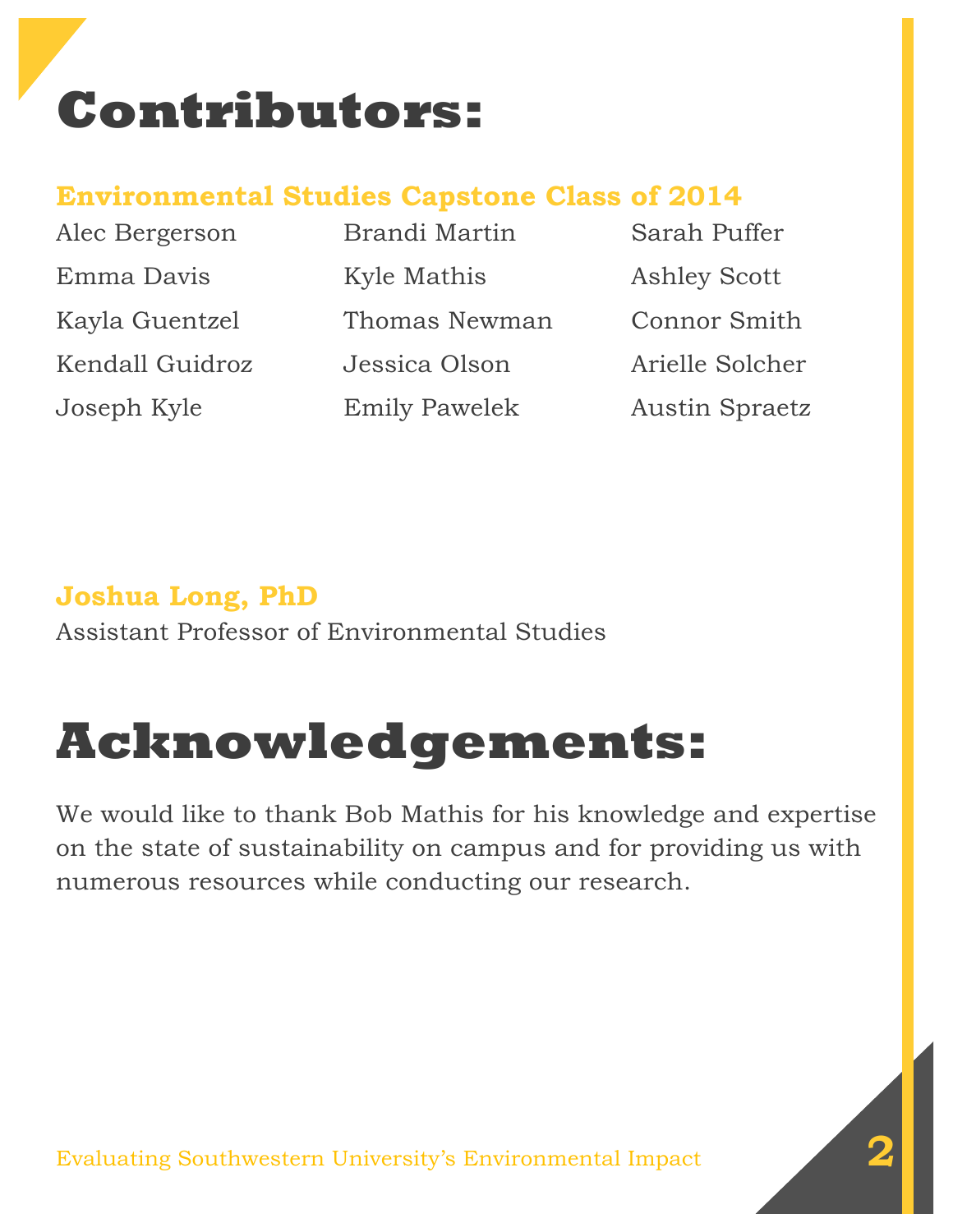# **Contents:**

## **PAGE 4 INTRODUCTION**

**PAGE 5 LITERATURE REVIEW**

**The Responsibility to Create a Sustainable Learning Community (5) Creating a Sustainable Campus: Benefits and Challenges (8) Common Sustainability Initiatives at North American IHEs (10)**

- *Administrative, Personnel, and Curricular Reforms*
- *Infrastructure Projects*
- *Green Funds*
- *Civic Engagement Initiatives*

**How Does Southwestern Measure up to Other Institutions? (15)**

## **PAGE 16 MEASURES**

**Explanation of STARS Rating System Sections (17) Relevant Contacts (17) Summary of AASHE Benefits (18)**

## **PAGE 24 APPENDICES**

**Appendix A (24) Appendix B (25)**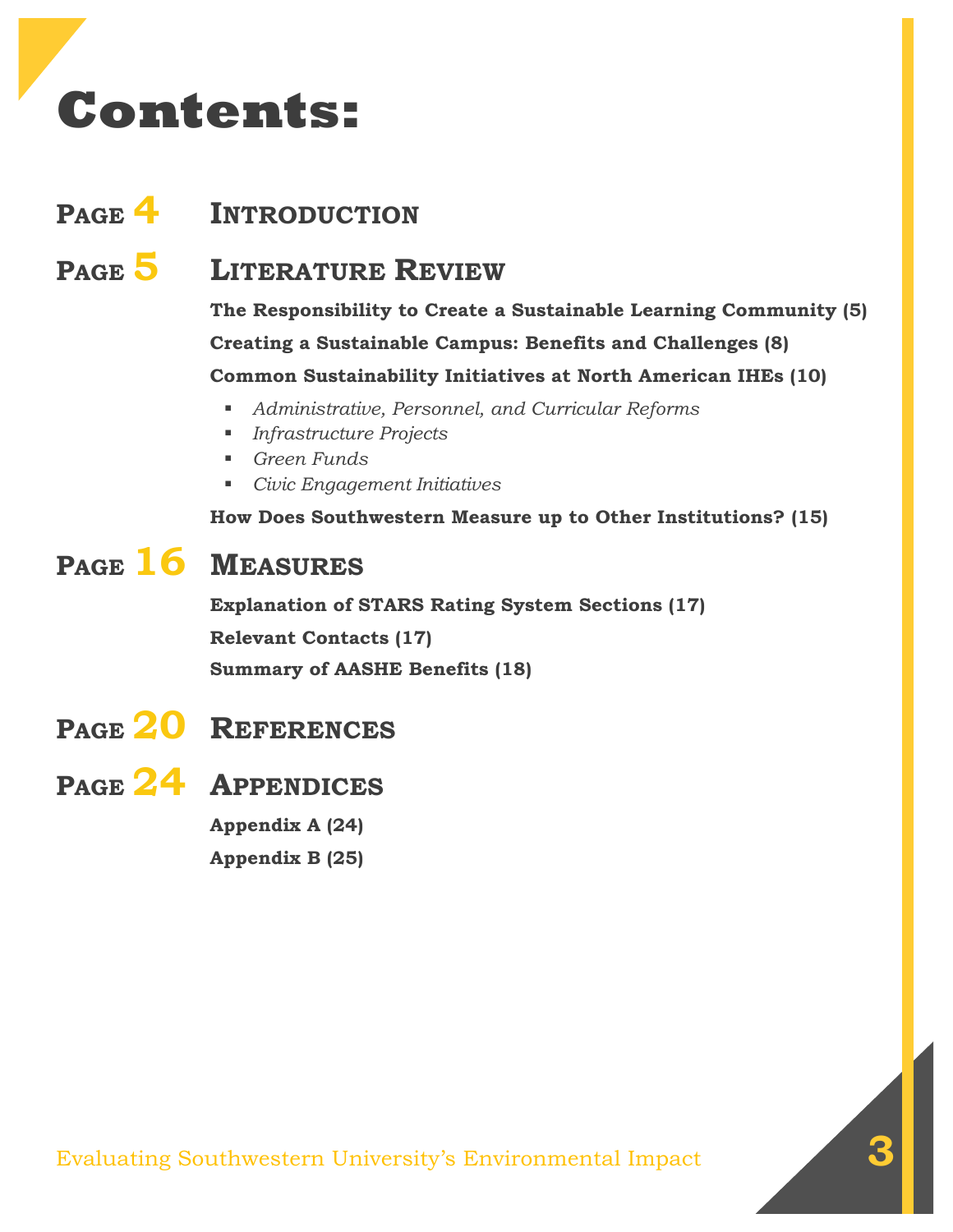## **INTRODUCTION:**

Recent decades have witnessed a growing sense of environmental awareness and responsibility as issues such as pollution, biodiversity loss, resource depletion, and climate change have become global concerns. While much attention is often focused on treaties or policy decisions made at the national and supranational level, measurable differences are occurring at a local scale. Recently, institutions of higher education (IHEs) have emerged as regional leaders in the research, education, and practice of environmental sustainability. These institutions serve as avenues for teaching students about sustainability and as living laboratories that allow faculty, staff, and students to expand upon the current boundaries of sustainability education. This is crucial, because IHEs are tasked with the development of future leaders, scientists, and other professionals that will one day assess current initiatives as well as create innovative sustainability initiatives of their own (Brown & Hamburger, 2012; Sibbel, 2009; Cellini et al., 2008; Eagan et al., 2008; Rappaport, 2008; Wals & Jickling, 2002). Because IHEs have the ability to function as centers of learning and research, and often act as communities within communities, they are uniquely positioned as important promoters of sustainability.

Consequently, campus sustainability efforts have materialized across the nation in various forms, including energy conservation, creation of sustainability offices and/or committees, sustainably-minded building construction and renovation, waste management, improved dining operations, curriculum development, civic engagement, and green funds (Brown & Hamburger, 2012; Pursehouse, 2012; Crowley, 2009; Bacher, 2008; Rappaport, 2008; Beverage et al., n.d.; AASHE, 2013). An entire field of research has emerged that focuses on the theory and practice of sustainability, and organizations such as the International Sustainable Campus Network (ISCN) and the Advancement of Sustainability in Higher Education (AASHE) help IHEs to better understand the intricacies of implementing sustainable initiatives. In addition, IHEs are taking it

upon themselves to conduct their own research, collaborate with fellow institutions, and sign sustainability commitments such as the Talloires Declaration and the American College and University Presidents' Climate Commitment (ACUPCC). This proposal attempts to determine how Southwestern University currently fits into the broader picture of institutional sustainability and to evaluate the university's potential future impact on the local, regional, and global environment.

The Spring 2014 Environmental Capstone students' research has thus far presented a set of themes that capture and crystallize the meaning of "campus sustainability." The literature's overarching recommendations associated with reducing humandriven environmental impact include, but are not limited to: mitigating climate change, preserving lifesustaining resources (air, water, soil), protecting biodiversity, promoting clean and renewable energy, reducing consumer waste, and adopting a healthy environmental cultural consciousness. References for this research include numerous peer-reviewed academic journals such as *New England Journal of Higher Education*, *International Journal of Sustainability in Higher Education*, and *Environment*, as well as institutional reports and books published by university presses. Further, this research also relies on the work of collaborative networks for college communities across the globe- most notably, the aforementioned ISCN and AASHE- which provide a wealth of resources, advice, and networking opportunities. For reasons of comparison and context, the information provided in this document and the recommendations made will be discussed within the context of Southwestern University's peer institutions in the Associated Colleges of the South (ACS), comparative institutions provided in the Carnegie Commission on Higher Education list, and IHEs around the country who are noteworthy for their commitment to sustainability. In the unfolding of this research proposal, the case-specific details from IHEs will be utilized as relevant models for the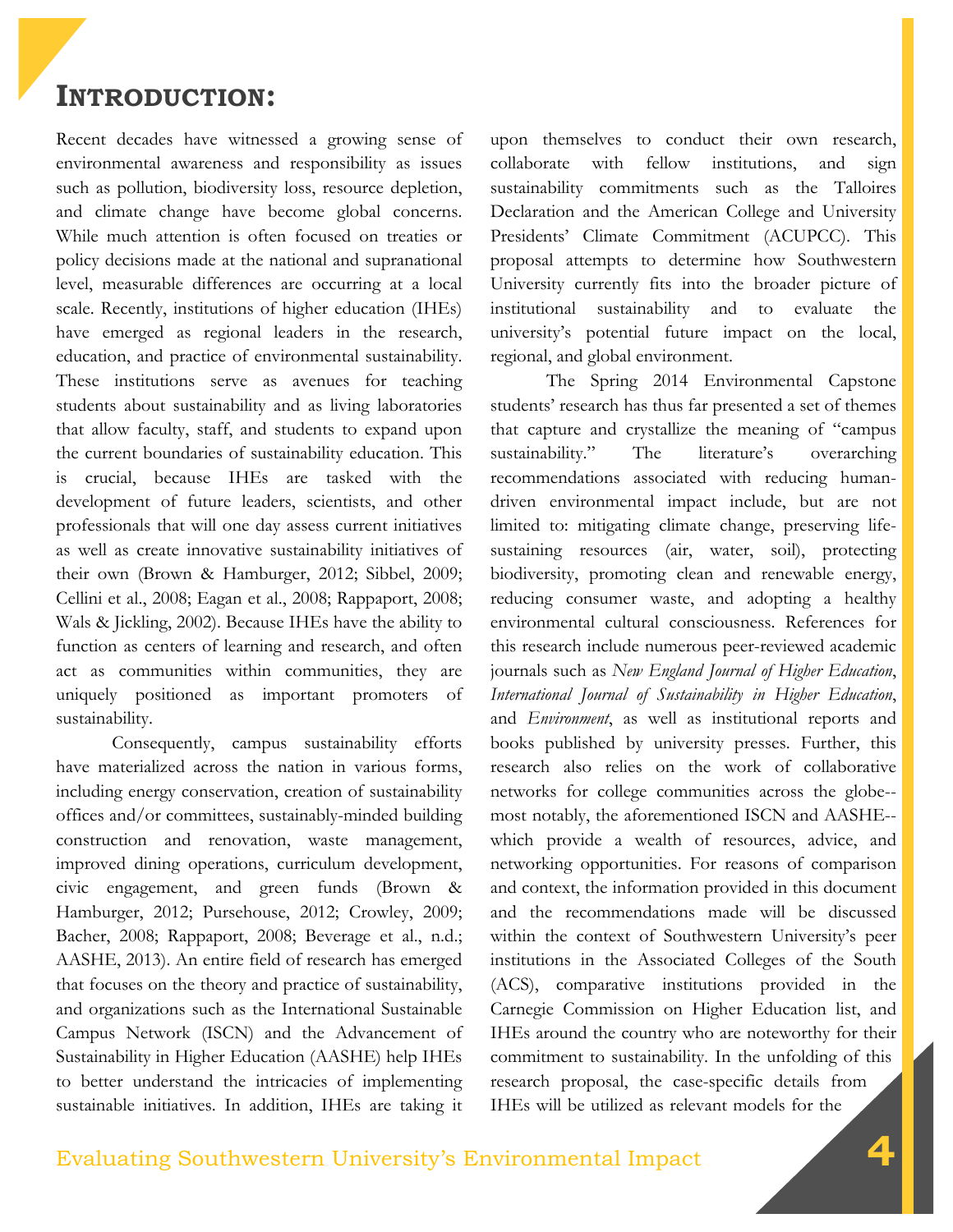initiatives that Southwestern seeks to accomplish in the coming years.

The literature review aims to reinforce the work completed at Southwestern over the years in regard to sustainability and to inform avenues for future progress. By analyzing sustainability efforts on campuses from around the country with similar academic compositions, this document will also lay the scholarly foundation for future proposals at Southwestern. In terms of environmental practice, our main research aim is to gather data from various campus groups and assemble a sustainability strategic plan outlining the areas that Southwestern must improve on to rightly earn a title as one of the "greenest" universities in Texas.

Methods or measures for this study will include data collection of current and past metrics of sustainability and environmental awareness, including past carbon inventories, data gathered for the President's Climate Commitment report, the Talloires campus-wide sustainability survey, and primary data collection conducted by the members of the capstone class. In addition to writing a sustainability strategic plan, the capstone cohort will draft proposals for sustainability initiatives that address current and future needs. An overarching goal of the 2014 Environmental Studies capstone class is to find the best means by which to promote Southwestern as a symbol of environmental sustainability in Texas. As a first step, our class has recently (Spr. 2014) made Southwestern a member of AASHE. Through its new AASHE membership, Southwestern will have a platform for comparing its level of sustainability to that of other member schools via AASHE's Sustainability Tracking, Assessment & Rating System (STARS) program. This system allows AASHE member institutions to better calculate their ecological footprint with a consistent model that they can then use to compare themselves with other member institutions. Southwestern's AASHE membership can drive novel and creative approaches to sustainability on its campus. In doing so, the next logical step of the capstone class is to discuss the possibility of a green fund on our campus that can

aid in the implementation and fruition of Southwestern's sustainable projects and proposals.

## **LITERATURE REVIEW:**

In their position as IHEs, colleges and universities are often viewed as leaders in emerging movements and technologies, and for at least two decades now, IHEs have materialized as important living laboratories for environmental responsibility and campus sustainability efforts (Barlett & Chase, 2013; Posner & Stuart, 2013; Aber et al., 2009; Crowley, 2009; Sharp, 2009; Sibbel, 2009; Thompson & Creighton, 2007; Cortese, 2003; Fien, 2002; Wals & Jickling, 2002).

Since the 1990s, a growing body of scholarly literature has paralleled this trend by investigating and addressing the various issues that surround the practice of sustainability in higher education. This review is a compilation of the most common themes within the scholarly and professional literature concerning IHE leadership, environmental action, and the benefits and challenges associated with sustainability efforts.

#### **The Responsibility to Create a Sustainable Learning Community**

The promotion of environmental sustainability at IHEs is a rapidly growing trend, and these institutions have the responsibility to respond to the global call to action put forth by national and international organizations (Barlett & Chase, 2013; Crowley, 2009; Sharp, 2009; Sibbel, 2009; Bacher, 2008; Barlett & Chase, 2004; Wright, 2002). These calls to action often take the form of declarations (see Table 1), many of which have already been signed by numerous institutions (Northland College, 2014; Washington and Lee University, 2014; Wright, 2002). Common principles (see Table 2) that tie these declarations together include: "sustainable physical operations, sustainable academic research, environmental literacy, ethical and moral responsibility, cooperation amongst universities and countries, the development of interdisciplinary curriculum, partnerships with government, non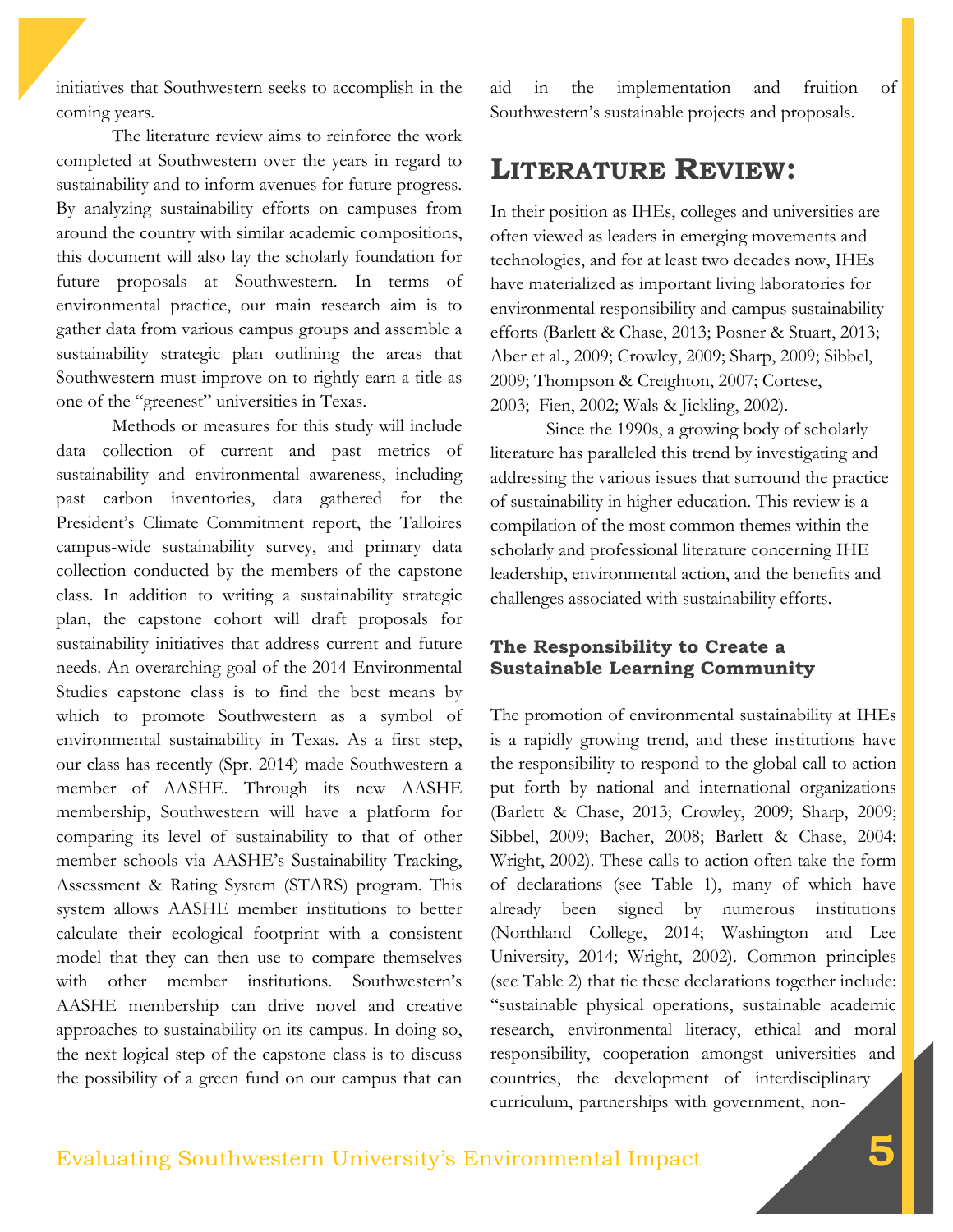governmental organizations and industry, and public outreach" (Wright, 2002, p. 11). These declarations are motivated in part because IHEs now recognize that they hold a unique leadership role when it comes to sustainability. As Cellini et al. (2008) argue, IHEs have a responsibility to provide "the knowledge, skills, daily routines and values of sustainability to apply to [graduates'] future employment, consumption and investment decisions, lifestyle choices, and to the improvement of communities and political systems in which they live" (p. 8).

| <b>Chronology of Some Declarations Related to</b> |                                                 |  |  |  |  |
|---------------------------------------------------|-------------------------------------------------|--|--|--|--|
| <b>Sustainability in Higher Education</b>         |                                                 |  |  |  |  |
| Year                                              | Declaration                                     |  |  |  |  |
| 1972                                              | The Stockholm Declaration on the Human          |  |  |  |  |
|                                                   | Environment                                     |  |  |  |  |
| 1977                                              | Tbilisi Declaration                             |  |  |  |  |
| 1990                                              | University Presidents for a Sustainable Future: |  |  |  |  |
|                                                   | The Talloires Declaration                       |  |  |  |  |
| 1991                                              | The Halifax Declaration                         |  |  |  |  |
| 1992                                              | Report of the United Nations Conference on      |  |  |  |  |
|                                                   | Environment and Development—Chapter 36,         |  |  |  |  |
|                                                   | Promoting Education, Public Awareness and       |  |  |  |  |
|                                                   | Training                                        |  |  |  |  |
| 1993                                              | Ninth International Association of Universities |  |  |  |  |
|                                                   | Round Table: The Kyoto Declaration              |  |  |  |  |
| 1993                                              | Association of Commonwealth Universities'       |  |  |  |  |
|                                                   | Fifteenth Quinquennial Conference: Swansea      |  |  |  |  |
|                                                   | Declaration                                     |  |  |  |  |
| 1994                                              | <b>CRE-Copernicus Charter</b>                   |  |  |  |  |
| 1997                                              | International Conference on Environment and     |  |  |  |  |
|                                                   | Society—Education and Public Awareness for      |  |  |  |  |
|                                                   | Sustainability: Declaration of Thessaloniki     |  |  |  |  |

*Table 1*: (Wright, 2002, p. 1)

Many IHEs are furthering this aim by making definitive shifts in the way sustainability is taught. Rather than simply offering environmental studies or sciences classes, several authors suggest that sustainability should be a common theme throughout all departments and disciplines (Brown & Hamburger, 2012; Krizek et al, 2012; Brinkhurst et al., 2011; Sibbel,

2009; Thompson & Creighton, 2007; Cortese, 2003). Many point to the inter- and multi-disciplinary nature of sustainability as justification (Dunn & Hart-Steffes, 2012; Sibbel, 2009; Eagan et al., 2008). It is also argued that sustainability should be incorporated into campus life in a way that challenges traditional thoughts regarding interactions between humans and the environment (Cellini et al., 2008; Cortese, 2003; Wals & Jickling, 2002). In essence, higher education institutions must challenge students to think differently about the way they interact with their environments now and in the future.

To teach students to think differently means the institution and the faculty must collectively work toward shifting educational paradigms. Learning does not end at the classroom, but extends into the social realm as well. Sibbel (2009) refers to the need for civil education, or rather teaching students to be active citizens. Indeed, colleges and universities have often been cited as centers for service learning, and in recent years, civic engagement has become a core principle of sustainability education and action at IHEs (Dunn & Hart-Steffes, 2012; Cellini et al., 2008; Rappaport, 2008). The connection between service and experiential learning requires an increased awareness of the intrinsic social values connected to sustainability (Wals & Jickling, 2002). In all, Wright (2002) points out the overarching need for an increase in environmental literacy among institutions. Current leaders in environmental sustainability are working toward increased environmental literacy in all members of the institution, and the literature addresses this as a prominent need if higher education as a whole is to adopt sustainability as a core value and mission (Thompson & Creighton, 2007; Wals & Jickling, 2002; Wright, 2002). As a result, many IHEs have already incorporated values into their mission statements that are compatible with sustainability, such as fostering service and developing an educated citizenry (Dunn & Hart-Steffes, 2012). However, a significant amount of literature stresses the importance of including an actual commitment to sustainability in the mission statement (Dunn & Hart-Steffes, 2012;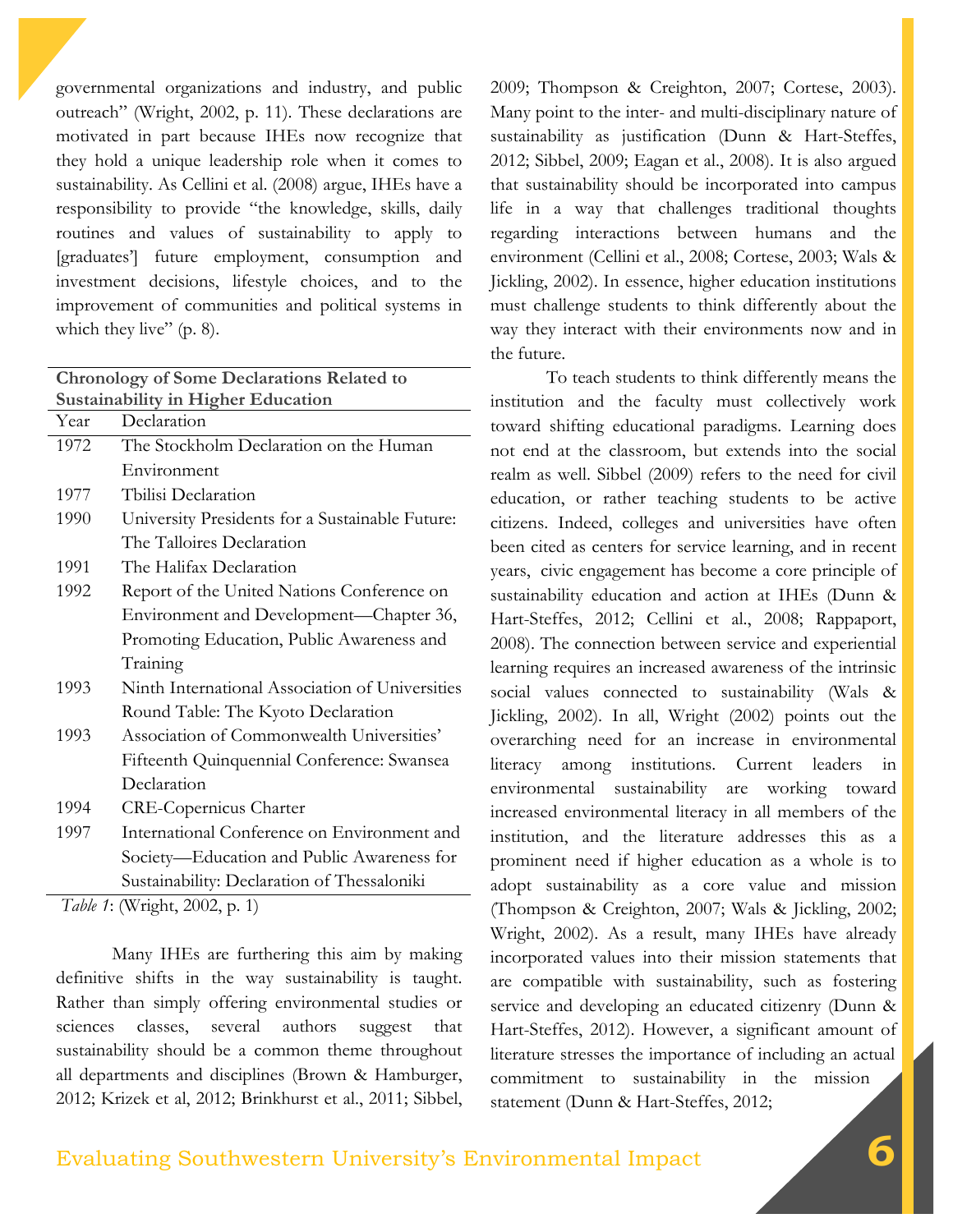| Policy/Declaration            | Moral<br>Obligation | Sustainable Encourage<br>Physical<br>Operations Research | Sustainable  | Public<br>Outreach | Inter-<br>University | Partnerships with<br>Government, NGOs<br>Cooperation and Industry | Develop Inter-<br>disciplinary<br>Curriculum | Ecological<br>Literacy |
|-------------------------------|---------------------|----------------------------------------------------------|--------------|--------------------|----------------------|-------------------------------------------------------------------|----------------------------------------------|------------------------|
| Stockholm Declaration         | X                   |                                                          |              | X                  |                      |                                                                   |                                              | Χ                      |
| Tbilisi Declaration           | X                   |                                                          | X            | X                  |                      | X                                                                 |                                              | Χ                      |
| The Talloires Declaration     | X                   | $\boldsymbol{\mathrm{X}}$                                | X            | X                  | X                    | X                                                                 | X                                            | X                      |
| The Halifax Declaration       | X                   |                                                          |              | X                  | X                    | X                                                                 |                                              | Χ                      |
| The Kyoto Declaration         | X                   | X                                                        | $\mathbf{X}$ | X                  | X                    | X                                                                 |                                              | X                      |
| Swansea Declaration           | X                   | X                                                        | X            | X                  | Χ                    |                                                                   |                                              | Χ                      |
| <b>CRE</b> Copernicus Charter | Χ                   |                                                          | X            | X                  |                      | Χ                                                                 |                                              | Χ                      |
| Thassaloniki Declaration      | X                   |                                                          |              | Χ                  |                      | Χ                                                                 | X                                            | X                      |

**Common Principles of Sustainability in Policies and Declarations**

*Table 2*: (Wright, 2002, p. 11)

Pursehouse, 2012; Cellini et al., 2008; Thompson & Creighton, 2007; Velazquez et al., 2006; Wals & Jickling, 2002). This is because, according to Wals & Jickling (2002), "Talking about sustainability is quite different from making it the end, or aim, of education, or using it as the preeminent organizing concept" (p. 223). Thompson & Creighton (2007) argue that the closer the connection between the mission statement, the academic material, and the institution's commitment to sustainability, the more effective that institution will be at creating opportunities for solving sustainability issues.

Along with this focus on environmental literacy and sustainability education, much literature points to higher education's duty to use their physical spaces as "living laboratories" for the development of sustainable physical operations (Pursehouse, 2012; Eagan et al., 2008; Davies et al., 2003; Wright, 2002). Many IHEs resemble and operate like towns or cities, due to their scale, environmental impact, and financial capacities (Cellini et al., 2008; Eagan et al., 2008). Eagan et al. (2008) argue, "Given their research focus, educational mission and intellectual leadership in society, there may be no better setting to model sustainability and implement global warming solutions" (p. 8). While IHEs emphasize their presence as intellectual spaces, it

is important to remember that they are physical spaces with significant infrastructure, and often serve as communities within communities.

Because campuses exists as not only learning spaces but also as community spaces, it is crucial that IHEs create and maintain positive relationships with local, regional, and even global communities. A common theme found in the literature was the need for IHEs to integrate with the wider community (Krizek et al., 2012; Pursehouse, 2012; Sibbel, 2009; Rappaport, 2008; Velazquez et al., 2006). In this way, sustainability can be actualized both within and outside of the institution. IHEs play an important role in and have both positive and negative impacts on the outside community. Indeed, Rappaport (2008) speaks about how greening can bring about important benefits to the broader community. While the literature speaks about the impact IHEs have in local, regional, and global spheres, it lacks significant data on how these broader communities impact the institution in return.

Beyond working with outside communities, the community within the institution must be strengthened. One of the most common points made is that in order to successfully incorporate sustainability into the institutional culture, students, faculty and staff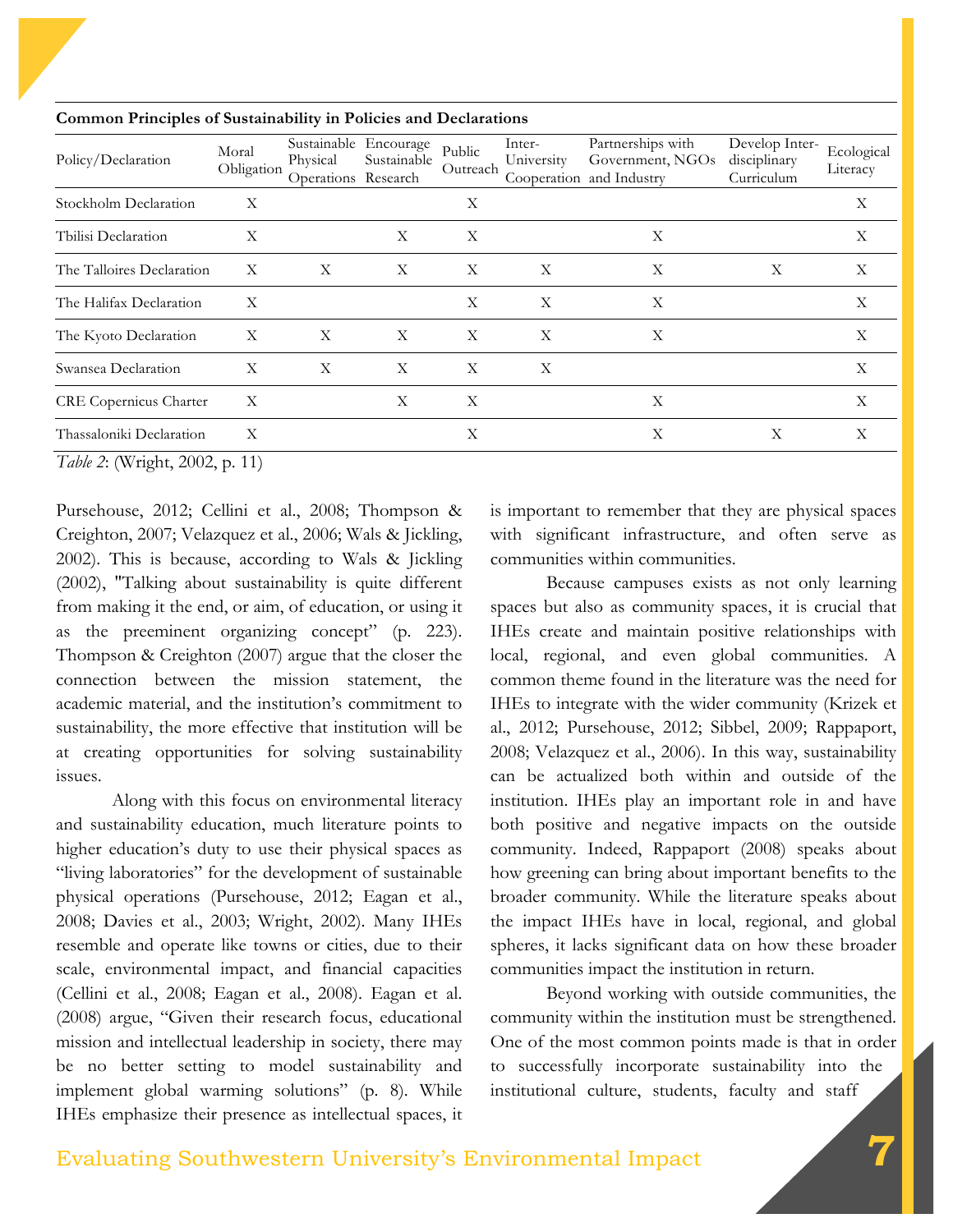must practice open collaboration (Brown & Hamburger, 2012; Krizek et al., 2012; Pursehouse, 2012; Brinkhurst et al., 2011; Sibbel, 2009; Cellini et al., 2008; Eagan et al., 2008; Rappaport, 2008; Thompson & Creighton, 2007; Cortese, 2003). More so, each group fills a unique and necessary role in the drive for sustainability. Usually, students have the energy, motivation, and grassroots networking abilities needed to propel change. The faculty provide a bank of information and institutional knowledge, while staff provides the governing and operational tools to make sustainability a realization (Brown & Hamburger, 2012; Brinkhurst et al., 2011; Cellini et al., 2008).

Current research provides a comprehensive analysis of why sustainability should be a priority for higher education, how it can be achieved, and the challenges faced. Initially, there was a deficit of scholarly information about how sustainability initiatives affect admission rates and school reputations, but in the past decade, this has changed as the movement gains traction. This increase in the literature corresponds with what Sharp (2009) describes as a second wave of campus sustainability movements, which saw more sustained progress as opposed to the mere introduction of single projects. Therefore, these gaps can perhaps be attributed to the relatively short time frame that higher education has been actively pursuing sustainability. As such, there are very few long-term studies and case analyses available.

Overall, much of the literature pushes IHEs to go beyond textbook definitions of sustainability and towards an approach that is fully integrated into all disciplines, values, campus operations, and communities. The many sustainability declarations and rating scales that have appeared since the 1990s are a testament to the fact that IHEs are recognizing the benefits of "going green," and have responded with creative and innovative approaches. The following sections provide examples of these initiatives, as well as present some of the benefits and challenges associated with sustainability programs.

## **Creating a Sustainable Campus: Benefits and Challenges**

There is now widespread consensus that "greening" the college campus results in numerous benefits for a campus community. As numerous institutions have discovered through their attempts at implementing such sustainable programs, approaches must be tailored to individual campuses. However, when programs are successfully accomplished, institutions can experience a diverse range of benefits and positive impacts such as economic gain, improved standing among peer institutions, and greater appeal to prospective students and faculty (University of California Berkeley, 2013; Brown & Hamburger, 2012; Krizek et al., 2012; McFarlane & Agueda, 2011; Sibbel, 2009; Bacher, 2008; Carlson, 2006; Barlett & Chase, 2004).

Resource conservation is the most apparent area in which economic gains for sustainable initiatives are realized (Krizek et al., 2012). In particular, "energy conservation measures have a direct, measurable impact on reducing campus operating costs, while reducing the campus carbon footprint" (Bacher, 2008, p. 25). IHEs may be rewarded for implementing practices to reduce resource consumption, especially energy-saving measures, by experiencing economic savings beyond their expectations. As Crowley (2009, p. 38) states, "Harvard University, for example, has demonstrated a consistent return on investment from its energy and resource conservation projects of more than 30 percent." Similarly, the University of California Berkeley (2013) noted in their Sustainability Report that "since the launch of Energy Management initiative (EMI) in 2012, the project has achieved savings of \$2.0 million – surpassing our planning estimates – and has done so while remaining 12% under budget" (p. 7). Additionally, they stated, "Responding to reports from building occupants on variances in electricity use seen on the dashboards yielded savings of \$45,000 (Barrows Hall), \$2,000 (Evans Hall), and \$25,000 (Tolman Hall)" (p. 22). Other resource conservation efforts similarly prove cost efficient, such as a water conservation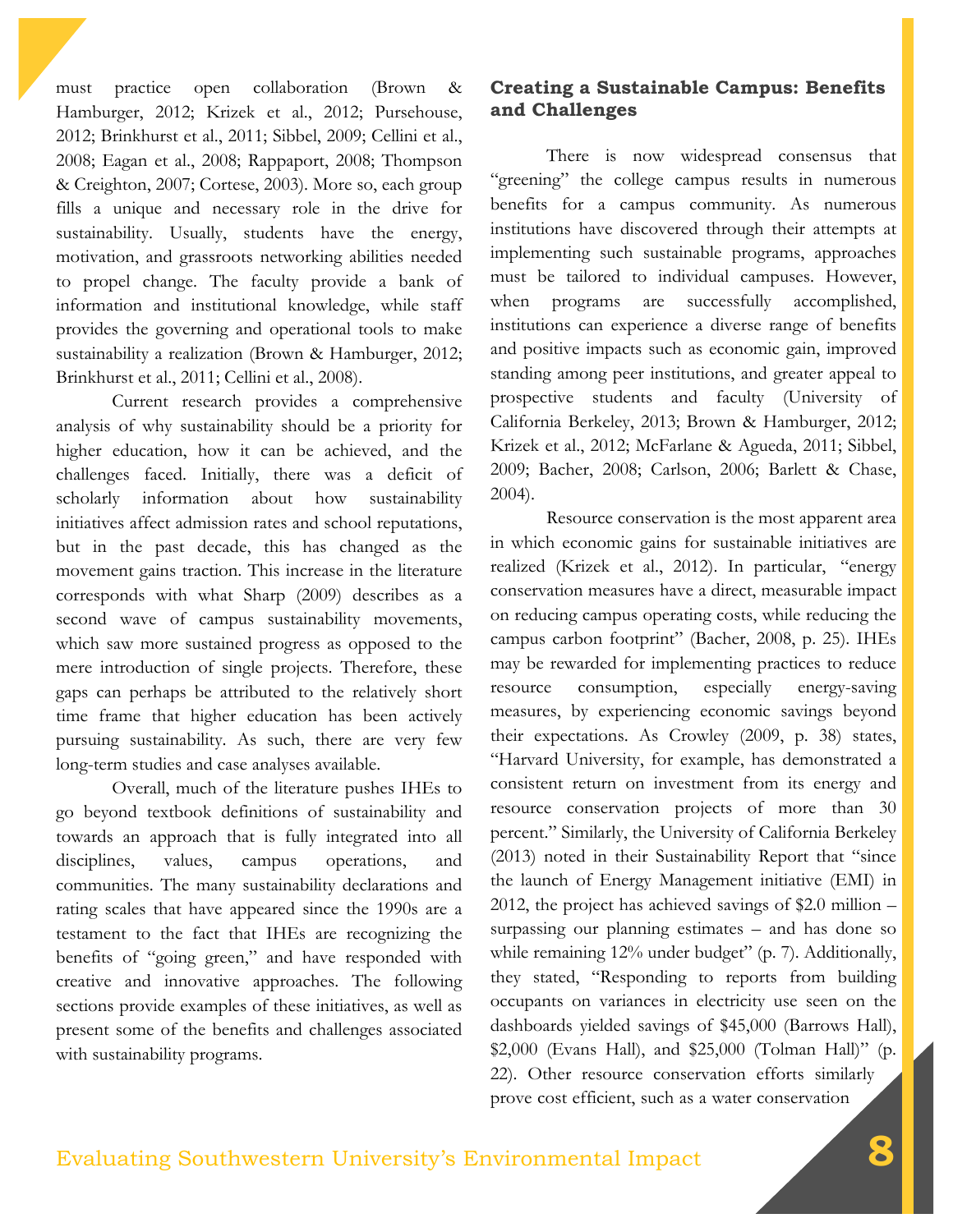initiative at the University of Massachusetts, where "as a part of its integrated sciences building at Amherst, [it] incorporated an underground 20,000 gallon storage tank that collects water from roofs and the underground foundation drainage system" and that "for the cost of a tank and a pump, the university has reduced long-term water supply cost and the potential strain on campus storm water systems" (Bacher, 2008, p. 27). Such energy-saving practices are not, however, the only ones to result in economic gain. Harvard University also instituted a revolving fund for sustainability projects in 2002, through which they have "invested more than \$l2 million in projects since the loan fund's inception, and has maintained an estimated return on investment of 25 to 30 percent" (Crowley, 2009, p. 38). Furthermore, at Indiana University, "after the first year of operation, the Office of Sustainability demonstrated a 200 percent annual return on investment" and "its funding was incorporated as a line item in the campus budget" (Brown & Hamburger, 2012, p. 91).

In addition to the economic incentives for IHEs implementing sustainable initiatives, there also exists the potential for gain in social currency. Embracing sustainable practices on their campuses allows IHEs to improve their reputation in relation to their peers, and it has been shown that, "over a relatively short term, perceived 'green' campuses differentiate themselves from their competitors" (Krizek et al., 2012, p. 31). This differentiation can be essential in efforts to attract not only prospective students, but also distinguished faculty. The high ranking of an IHE on national sustainability lists or surveys can be a serious point of distinction amongst competitors. "Although there is strong resistance to participation in these surveys [about university sustainability], their results have significant effects on universities' external relations." (Brown & Hamburger, 2012, p. 94). "Studies now show that upwards of two-thirds of prospective college freshman look at campus green rankings as a factor in college choice" (Krizek et al., 2012, p. 27). Furthermore, a recent Princeton Review "survey of college applicants and their parents noted that 66 percent of respondents

said they would value having information about a college's commitment to the environment. Moreover, of that cohort, 24 percent said such information would 'very much' impact their decision to apply to or attend the school" (Brown & Hamburger, 2012, p. 86).

In addition to economic and appeal-based benefits, a university's dedication to sustainable practices can result in positive experiences for the campus itself. For example, "sustainability groups can demonstrate the academic value of holistic linkages between research and education across disciplinary boundaries" (Brown & Hamburger, 2012, p. 85-86). Between such linkages and the physical manifestations of sustainable measures (such as improved resource management and sustainable construction), the potential exists for a lasting change to campus culture. In other words, "sustainability fosters a stable environment…because it enables an organization to establish a culture of stable innovation and transformation across the campus" (Sharp, 2009, p. 1).

Despite the immense success and overarching benefits experienced by many IHEs, their efforts have also revealed several obstacles that institutions face in implementing sustainability initiatives. Accounting for these may help other institutions think proactively and take measures to circumvent such challenges. Analyses of these efforts have tended to discuss challenges that fall into four interconnected categories revolving around barriers within the institution itself, monetary issues, obstacles within the leadership, and various psychological barriers (Brown & Hamburger, 2012).

Institutional barriers include impediments such as inertia and the competition and lack of communication between departments. The resistance to change and/or lack of commitment restricts the initial stages and thus, the growth of sustainable practices. Like all large organizations, IHEs are compartmentalized into different educational disciplines, staff and logistical offices, and administration. These different campus constituencies often see and are affected by sustainability efforts in different ways (Barlett & Chase, 2013; Sharp, 2009). As Sharp (2009, p. 1) argues: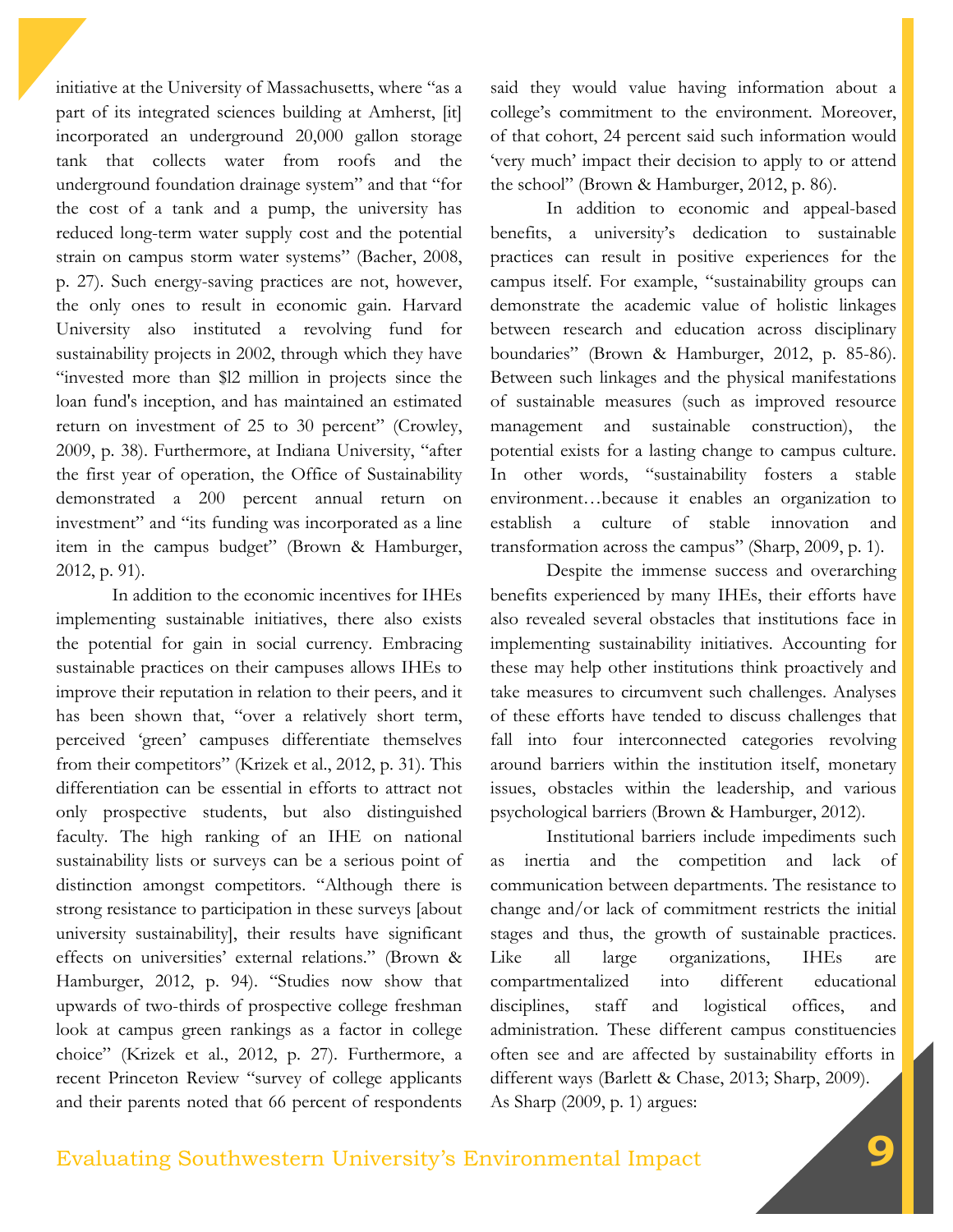The separation of different disciplines, arenas of responsibility, and tiers of management generally prevent people from understanding the broader context or the overall systems that operate across the institution. The fact that few individuals understand the broader institutional context, its systems and behaviors, has dire consequences for our efforts to navigate toward sustainability. This is because the demands of sustainability are system-wide and involve changing organizational culture, behaviors and the entire institutional context.

When disparate groups are suddenly asked to cooperate, they may be resistant to changing behaviors or feel a sense of competition. In some cases, less pressing issues such as aesthetics have appeared more insurmountable than they actually are. Additionally, the stratification of the institution's structure may hinder the introduction of sustainability. Further hindrances lie in the lack of funding or the unwillingness of certain campus sectors to front initial costs. On the other hand, assumptions about the overall cost, initial investment, and the return on investment of sustainability programs can lead to inconsistent funding and personnel support.

Another barrier is the lack of initiative and leadership over the long term. This could be in part due to the worry of burnout and lack of commitment (Barlett & Chase, 2004). Because it is sometimes difficult to build rapport for sustainable efforts early on, this alone could potentially lead some to believe that certain sustainable efforts are destined to fail. As a result, it is imperative to reduce lofty expectations and scale back immediate goals, delegate appropriate responsibility across offices, and "replenish depleted enthusiasm by attending environmental science/studies conferences" (Barlett & Chase, 2004, p. 49). At these conferences, both sustainable leaders and learners can take part in networking with like-minded individuals and can then become inspired by others who have experienced the same setbacks and learn how they overcame them.

In short, the sustainable lens is not only for academic institutions, but also individuals and organizations at large; it serves as a better means of

understanding the world and how our actions influence the environment, campus finances, and social relationships on campus as well as with neighboring communities. As Carlson (2006) argues, "The view that environmental and economic issues are competing interests is old thinking...the strategies that we have used to get where we are today have had such negative social, economic, and environmental side effects that we need a new lens" (p. 8). With this perspective in mind, the following section explores some of the more common curricular and administrative reforms, infrastructure initiatives, and civic engagement projects that IHEs are implementing throughout North America.

## **Common Sustainability Initiatives at North American IHEs**

The incorporation of sustainable thinking into all aspects of the functioning of IHEs is a necessity in order to successfully cope with and combat contemporary global struggles. The following categories are especially important in this regard: Administrative, Personnel, and Curricular Reforms; Infrastructure Projects; Green Funds; and Civic Engagement Initiatives.

## *Administrative, Personnel, and Curricular Reforms*

There are many ways to institutionalize sustainability, such as through formal statements, the creation of new offices, the formation of committees, and the adjustment of curriculum plans. In an effort to institutionalize a campus-wide sustainability perspective, IHEs are incorporating the language of environmental sustainability, social justice, and civic engagement into their mission statements and core values. For example, Ball State University has a statement relevant to sustainability in its University Strategic Plan (Wright, 2002). Additionally, the University of South Carolina, the University of Buffalo, the University of Toronto, and George Washington University are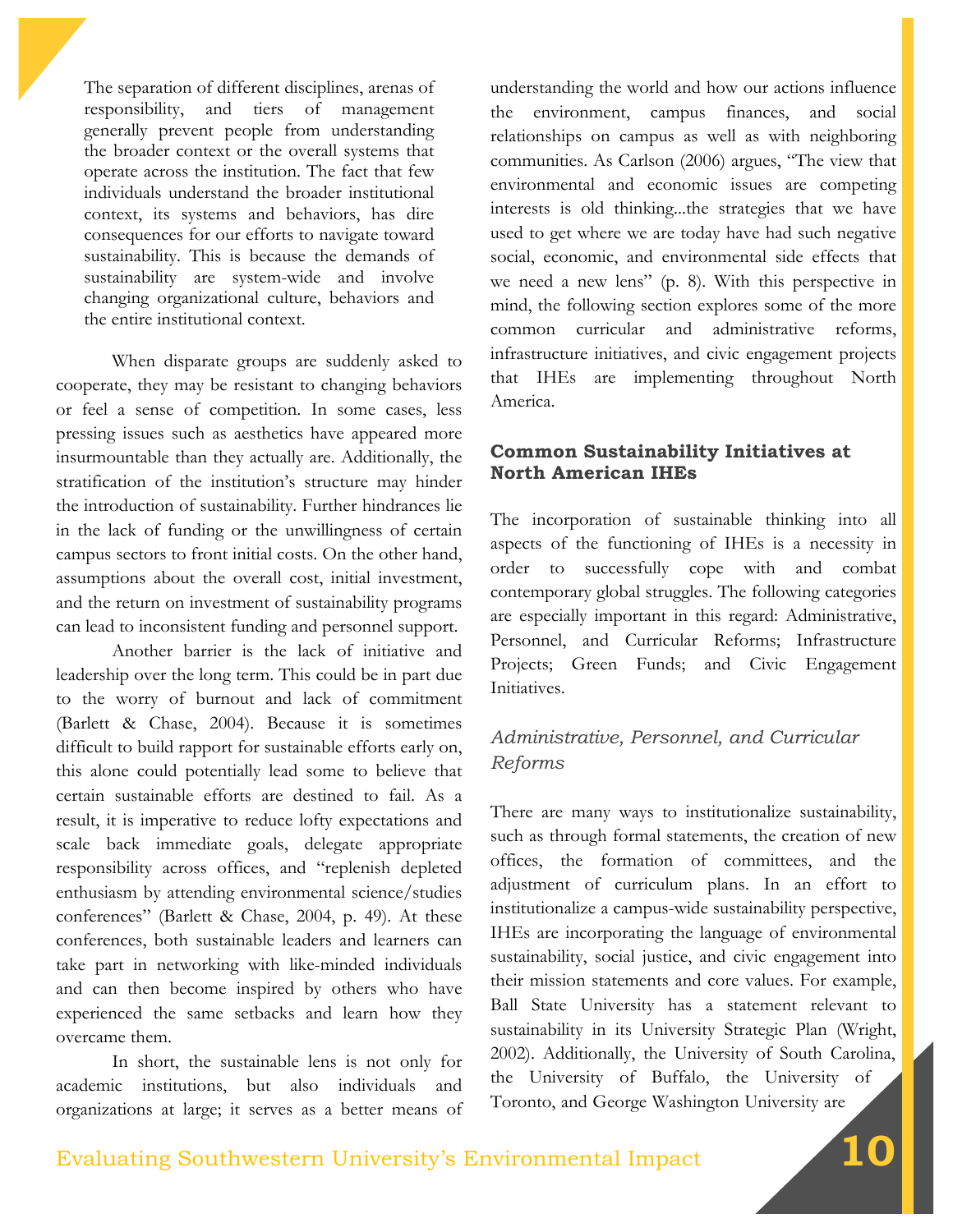examples of institutions who have incorporated a sustainability statement into their mission statement or campus policies (Thompson & Creighton, 2007; Wright, 2002).

As a means to fulfill new sustainable missions, values, and policies, some IHEs create an office of sustainability. These offices can be useful because they serve as a direct means for addressing questions, issues, and new ideas. More so, an office of sustainability can connect with and assist a variety of groups both on and off campus. Ultimately, campus sustainability operations operate best with a diverse group of stakeholders, so the advocacy provided by an office of sustainability may become less relevant over time as sustainability becomes intrinsic to the institution as a whole (Brown & Hamburger, 2012, p. 85-87). Still, the creation of such an office appears to be instrumental in the beginning phases.

Campuses both with and without offices of sustainability work to achieve sustainability goals through sustainability committees or officers. Velazquez et al. (2006) state, "The committee does not take over the initiatives around the campus, it helps people responsible of those initiatives by disseminating and receiving information, coordinating initiatives, avoiding overlapping efforts, obtaining funds, and ensuring that policies are effectively implemented" (p. 5). In their model, the sustainability committee is necessary for the creation and implementation of new, greener campus policies. Ideally, some of the policies will lead to changes in how curriculum is delivered across disciplines.

Increasingly, IHEs are finding ways to incorporate sustainability perspectives into the curriculum in an effort to educate students about environmental issues. Reforming the curriculum is a fundamental starting point for enacting change on campus, because the curricula is built on certain assumptions. As Cortese (2003) notes, much of the contemporary curricula still suggests that "humans are the dominant species and separate from the rest of nature," that "resources are free and inexhaustible," and that "individual success is independent of the health

and well-being of communities, cultures, and the life support system" (p. 16-17). At Southwestern this could be addressed through the integrative Paideia/Cluster program, which could incorporate sustainable activism if framed appropriately. There are several examples of practices that successfully implement Cortese's four areas of a fully integrated higher education system― education, research, university operations, and the external community. Examples include: the development of faculty and academic programs in all majors with the context of sustainability; the incorporation of sustainable design in curricula; the creation of a curriculum that involves the improvement of local communities and resources; and the inclusion or expansion of sustainability in architectural education (Cortese, 2003, p. 19-21).

In addition to the scope of sustainability education, it is important to note that timing is also a factor. Many initiatives highlighted by Messineo (2012) suggest the need to begin sustainability education early in the college career. This includes providing living spaces that are sustainably constructed and facilitate understanding of issues related to sustainability. Firstyear programs, including seminars, book programs, and student orientation, should set the bar for incorporating sustainability in curricula (p. 74-78). The success of first-year programs in sustainability education is aided by combining experiences in the living space, the classroom, and the community (p. 79-80). Regardless of the approach taken by a particular program, the emphasis should be on creating lifelong learners and engaged citizens who can then affect campus culture and support institutional values (p. 79-80).

#### *Infrastructure Projects*

One of the most common strategies employed by IHEs is the incorporation of sustainability principles into the physical infrastructure and energy usage of the campus. According to Rappaport (2008), hundreds of IHEs have made a climate commitment, which means they will strive to lower their emissions of greenhouse gases. This is an important point, considering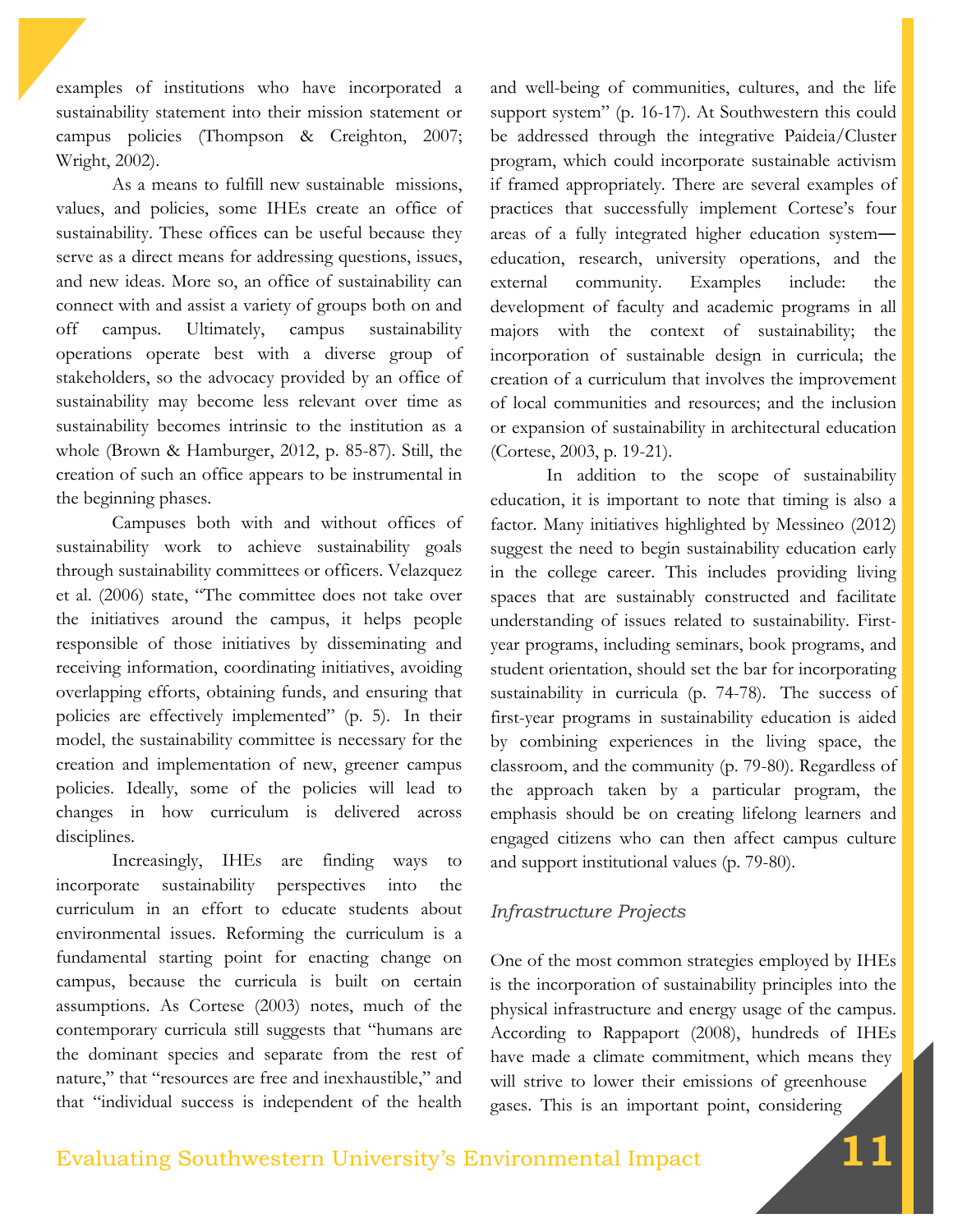that IHEs in the United States spend an estimated \$2 billion per year on energy (Rappaport, 2008). Many campuses address this challenge through building renovations such as "adding insulation, installing efficient windows, and upgrading the boiler" (Rappaport, 2008, p. 8). Renovating buildings is an important task, especially considering that upwards of 90 percent of direct greenhouse gas emissions may come from buildings (Bacher, 2008, p. 25). Emory University, the University of Tennessee at Knoxville, Warren Wilson College, and other IHEs are working on constructing efficient buildings and attaining Leadership in Energy & Environmental Design (LEED) certification when new development is necessary (Rappaport, 2008, p. 10).

Beyond complete renovations and new buildings, IHEs can also practice inexpensive, costeffective building improvements, such as switching light bulbs to compact fluorescents (Bacher, 2008, p. 26). When Tufts University upgraded lighting in 14 buildings and parts of buildings, they yielded an annual savings of more than \$90,000 (Rappaport, 2008, p. 10). These lighting upgrades included "efficient lamps, sophisticated controls and occupancy sensors" (Rappaport, 2008, p. 10). Electricity usage can also be reduced by using combined heat and power systems in their buildings—a method that can reduce greenhouse gas emissions and the carbon footprint of the institution. Over 140 IHEs are using combined heat and power systems (Rappaport, 2008, p. 11).

Improving campus buildings extends into the housing infrastructure as well. The provision of green housing options is important for IHEs, because campus housing is where students are centralized and it has the potential to have a substantial impact on the institution's overall sustainability goals. Antonini and Dunkel (2009) assert that a strong majority of green campus housing is currently seeking or has already achieved LEED certification. Pursehouse (2012) outlines some sustainability implementations within housing, including switching to environmentally friendly cleaning supplies and upgrading to Energy Star appliances, low-flow toilets, and low-flow showerheads.

In order to engage the students, many institutions offer sustainability-themed housing options, and Oberlin College even has students participate in a residence hall based energy-savings competition (Pursehouse, 2012, p. 50). The residential aspect is also important to an IHE's sustainability goals because it has the ability to educate "students in learning how to participate in and utilize facility-related processes like composting and recycling" (Pursehouse, 2012, p. 47).

Waste reduction is also an important area of focus for many IHEs. According to Rappaport (2008), the College of the Atlantic held a waste-free graduation that was featured in the *New York Times*. Because waste has a tremendous impact on the present and future environment, it is an area that needs much attention. An institution that drastically lowers its waste has the potential to attract a lot of attention, as mentioned above. In their research, Largo-Wight et al. (2013) state, "Approximately 90% of waste generated in the U.S. could be recycled, but Americans are recycling only about 20% of their trash" (p. 27). They tested perceived behavioral control and performed a recycling intervention on a college campus in order to find out if the convenience of recycling receptacles has an effect on recycling. Their study concluded that educating and promoting a recycling program has no effect on the amount of recycling, but adding more receptacles to campus, specifically paired with indoor waste bins, increased the volume of recycled material significantly. Other than recycling, composting is also a common sustainable strategy, especially when related to campus gardens and local food systems.

Campus gardening and cooperatives between gardens and dining services have become hot trends for IHEs. According to Horan (2010), Colorado College is one of many institutions that has dedicated itself to supporting local farmers and has taken this even a step further. In partnership with their food service provider, *Bon Appetit*, they have made student farming education a priority. A student-run garden gives its produce to the campus dining center, while also incorporating an educational component to teach students the logistics of being a farmer, as well as employing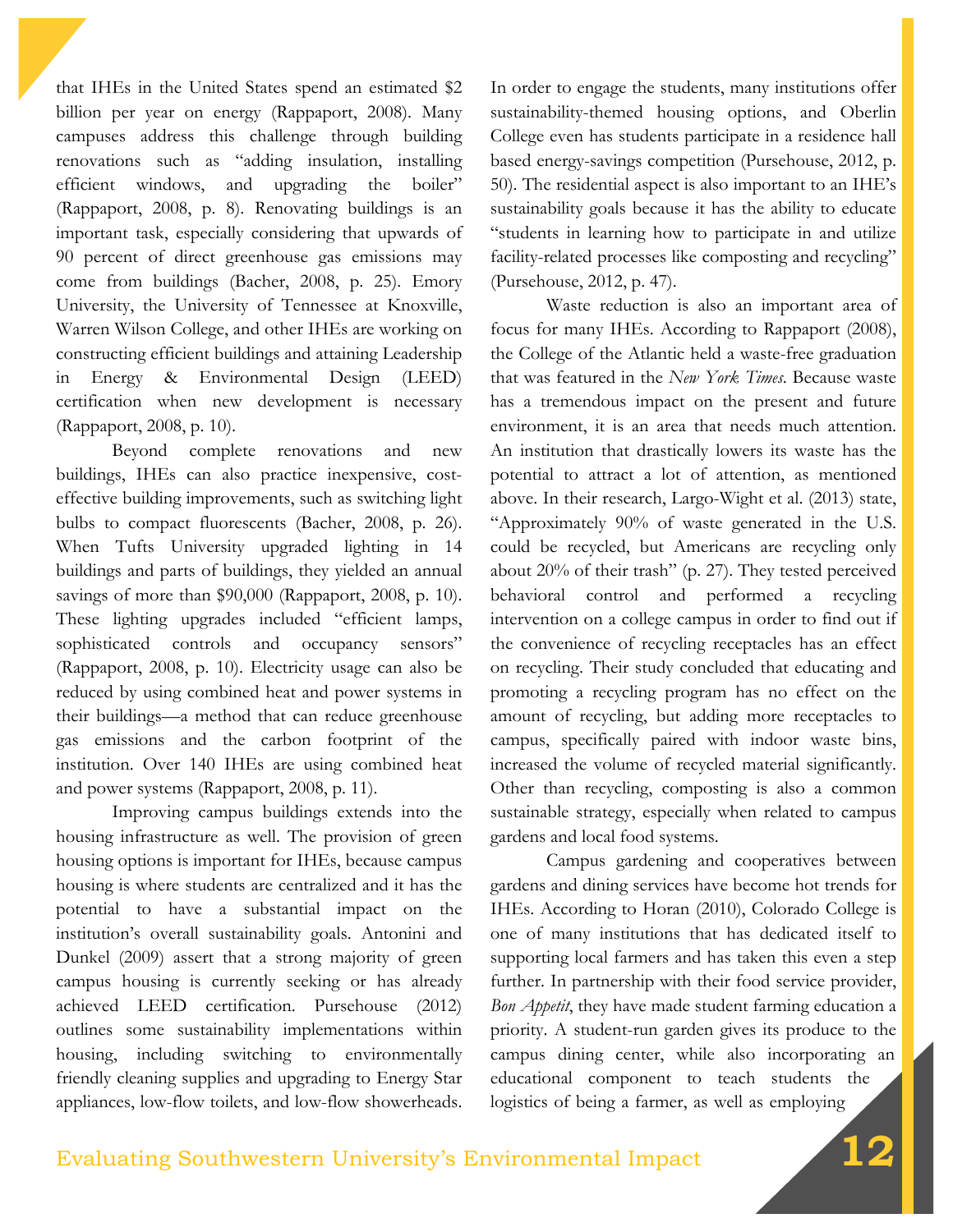interns to maintain the garden during the summer. Pursehouse (2012) looks at the top eight schools that received "A" grades in the 2011 *College Sustainability Report Card* and points out some very ambitious sustainability initiatives focused on dining. These include Dickinson College spending 50 percent of its food budget on local and organic products, Brown University composting 100 percent of its postconsumer food products, and Pomona College serving 100 percent hormone-free milk (Pursehouse, 2012, p. 49).

#### *Green Funds*

All of the above sustainability efforts represent physical improvements to campuses that would never have occurred without the existence of successful policies to fund and support green projects. As IHEs are looking to improve sustainability on campus, they are running into funding-related issues for proposed initiatives. One approach to funding that is quickly becoming prevalent among these institutions is the establishment of a campus green fund (CGF) (Beverage et al., n.d.). A CGF is essentially a budget or an account with funds to be put specifically toward the implementation of sustainability initiatives. Students, faculty, staff, and/or administrators can use this money to fund initiatives in areas such as "sustainable education, research, operations, planning, administration, and engagement" (Beverage et al., n.d., p. 4), year after year. Currently, there are at least 136 IHEs that have some type of CGF (AASHE, 2013).

Depending on the needs of the institution, there are many ways to approach a CGF. One type of CGF that has gained a lot of attention is the Green Revolving Fund (GRF). This type of CGF focuses on financing projects that reduce costs—for example, energy efficiency, renewable energy, and resource/material reduction projects—and includes an investment structure that cycles money back into the fund over time (Indvik et al., 2013; Flynn et al., 2012). The savings generated by the implementation of these projects is tracked and the money saved is directed back into the

GRF to finance future projects (Indvik et al., 2013). Due to the GRF's proven effectiveness at promoting sustainability while simultaneously reducing costs and its immense potential for increasing funding for sustainability initiatives, there are a growing number of institutions adopting this model (Flynn et al., 2012). Flynn et al. (2012) state that between 2008 and 2012, the number of institutions with a GRF rose by 550 percent (see Figure 1). Additionally, GRFs are becoming especially popular with smaller institutions (see Figure 2); perhaps due to these institutions' limited financial capabilities.

#### Growth of Green Revolving Funds: 1980-2012



*Figure 1*: (Flynn et al., 2012, p. 12)



## **Distribution of Green Revolving Fund Institutions by Enrollment Size**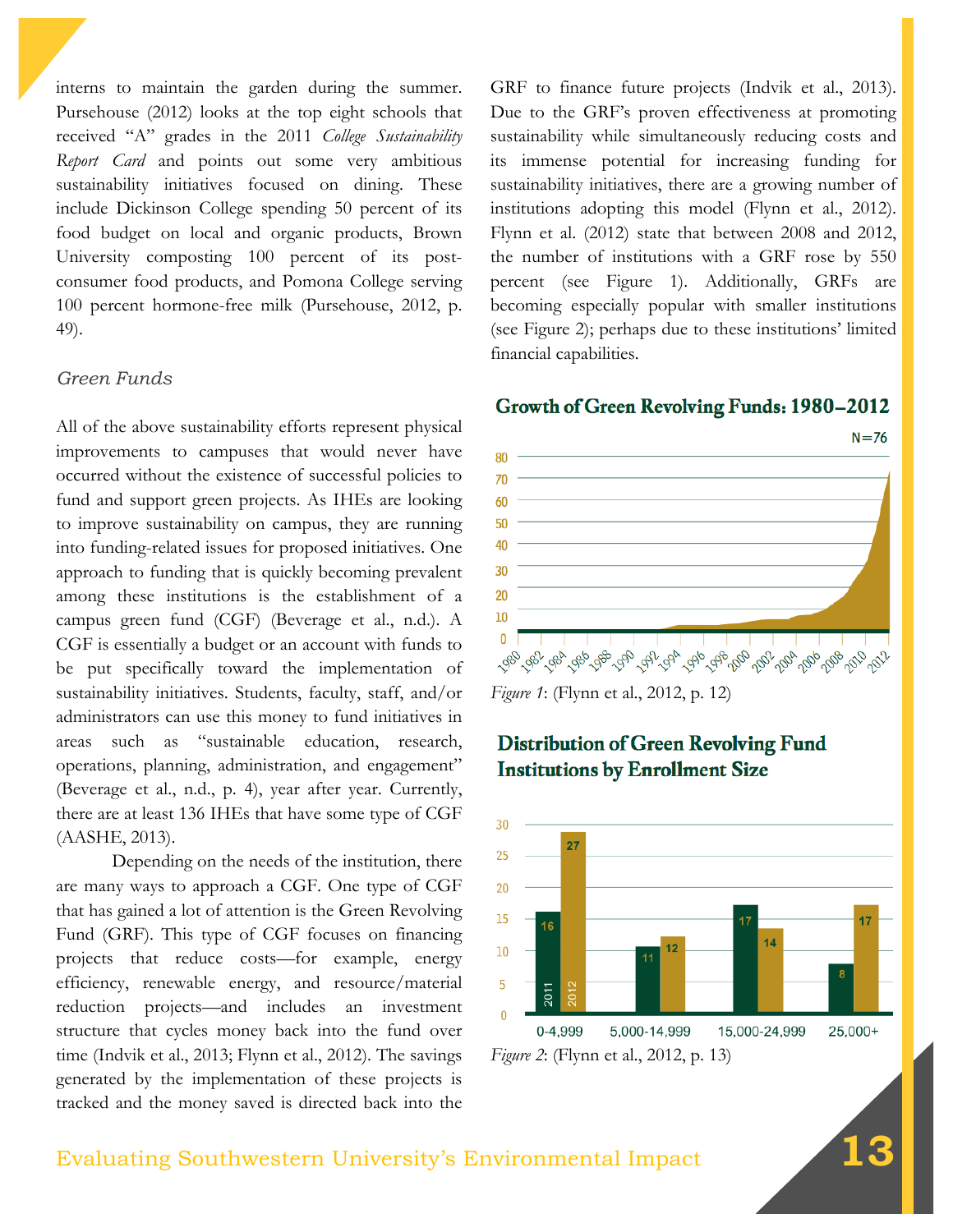Nationwide, CGFs are collected and administered with student oversight at more than fifty IHEs, including Harvard University (\$5/semester), Goucher College, Sewanee: The University of the South, the College of William and Mary (\$30/semester), and Lewis and Clark College. There are a range of fees, and most are allocated to student-driven activities and projects that promote sustainability on campus (Barlett & Chase, 2013). In some cases, such as at Lewis and Clark College, a percentage is placed into a rainy day reserve for any major endeavors that the school may like to go forth with in the future. The CGFs at Lewis and Clark College and Hendrix College are overseen by designated committees that analyze the status of the surplus funds and approve fund expenditures, including the awarding of grants to support green and sustainable efforts (Lewis and Clark College, 2013). Surplus money was used to purchase renewable energy certificates for the Green Power Initiative during academic years.

Institutions with established CGFs are inspiring other IHEs to follow suit. Both Davidson College and St. Edward's University are in the process of establishing CGFs and are working on getting the support needed from the campus community. St. Edward's is modeling their CGF off The Green Initiative Fund (TGIF) at the University of California at Santa Barbara (UCSB) (University of California Santa Barbara, 2013). UCSB students voted for TGIF in 2006, which added \$2.60 to their semester tuition and gave UCSB an additional \$182,000 for green projects on the campus (University of California Santa Barbara, 2013). Schools participating in CGFs say that initiating the fund has been one of the most expedient ways their campuses have shown dedication to social responsibility, made a difference in the world, and cemented their reputation amongst peers (Davidson College, 2013). While the basic aspects and steps to implement a CGF are consistent among IHEs, a report published by the Sustainable Endowments Institute and AASHE states that "perhaps the most powerful attribute of the GRF model is that each of its components can be adapted to the unique challenges,

goals, and opportunities of your institution," (Indvik et al., 2013, p. 9).

#### *Civic Engagement Initiatives*

Civic engagement is a key component of a successful sustainability commitment (Brown & Hamburger, 2012; Dunn & Hart-Steffes, 2012; Alshuwaikhat & Abubakar, 2008; Cellini et al., 2008). Through their work with the wider community, students learn connections between curriculum and practical application, while simultaneously fulfilling their institution's responsibility as a community leader. A guiding principle for most environmentalists is interdependence, and "a truly sustainable campus cannot exist in isolation from its interdependent community" (Brown & Hamburger, 2012, p. 92). The viability of any sustainability initiative is dependent upon an integrated approach (Alshuwaikhat & Abubakar, 2008). Therefore, it is crucial that students have the ability and opportunity to apply sustainability concepts in a hands-on and practical way. Civic engagement is one vital avenue through which students can accomplish this while bringing about positive environmental and social change to the community.

Performing projects within the local community and spreading awareness and knowledge about sustainability issues is an important way IHEs can demonstrate their initiatives to the wider community. Towson University, California State University Chico, and University of Miami are just a few examples of institutions engaging the community by addressing environmental needs, raising awareness, and working to improve sustainability within their local communities (Towson University, 2014; University of Miami, 2014; California State University Chico, 2010). IHEs may also use community outreach to influence younger students and invest in the future generation. For example, Carleton College has a Kids for Conservation program in which students travel to local elementary schools and share knowledge in environmental education (Carleton College, 2014). While civic engagement may not be as obvious to observe at IHEs, it remains an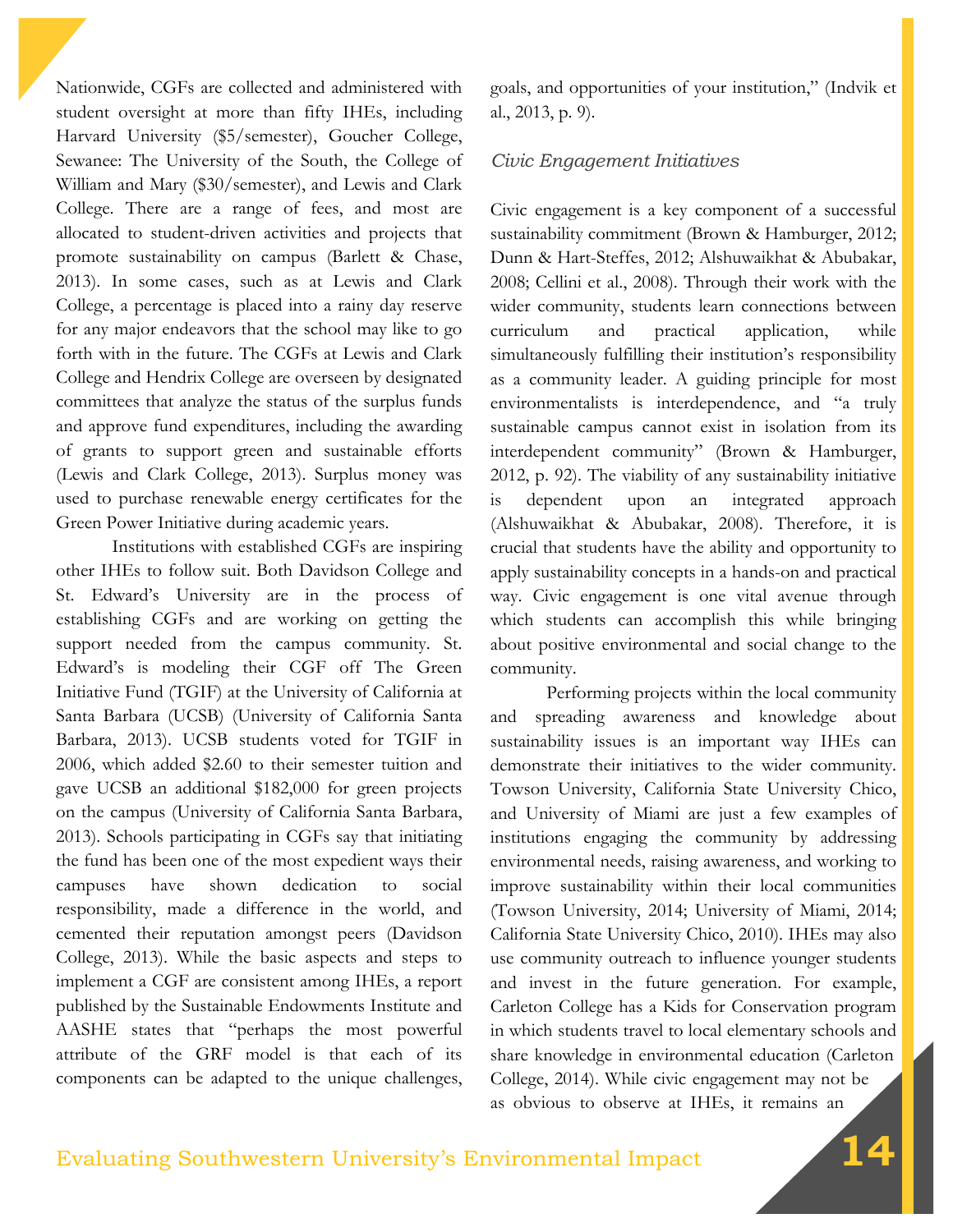important part of committing to sustainability initiatives (Brown & Hamburger, 2012; Dunn & Hart-Steffes, 2012; Alshuwaikhat & Abubakar, 2008; Cellini et al., 2008).

### **How Does Southwestern Measure up to Other Institutions?**

As illustrated throughout this literature review, it is evident that there is a growing trend among IHEs to begin work on new sustainability initiatives while simultaneously making sustainability a priority for their institutions. These IHEs include some of Southwestern's peer institutions. Southwestern University is a member of the Associated Colleges of the South (ACS), a consortium of sixteen distinguished and nationally recognized liberal arts colleges spanning across twelve different southern states. Additionally, Southwestern is also considered to be a peer to forty one colleges, such as Dickinson College, Vassar College, and Claremont McKenna College, by the Carnegie Commission on Higher Education based on similar characteristics such as size, private versus public, and admission rates (Southwestern University, 2014). These institutions set standards for sustainability for IHEs in general and Southwestern in particular. Part of this report will continue to demonstrate Southwestern's reputation in sustainability as compared to its neighboring institutions.

Some of our neighboring institutions that are already members of AASHE include Austin College, Austin Community College, Baylor University, Rice University, Southern Methodist University, St. Edward's University, Texas A&M, Texas State, Texas Tech, Trinity University, University of Texas at Austin, University of Texas at Dallas, University of Texas at San Antonio, and Northwest Vista College (AASHE, 2013). Additionally, nine ACS institutions are members of AASHE, 90 percent have signed the ACUPCC, and nine ACS institutions have sustainability pledges that have demonstrated an increase in student interest towards sustainability (AASHE, 2013). While looking to other peer institutions in the ACS, it is made apparent

that many schools are putting sustainability on the forefront of their institutional agendas. The word sustainability is either on the homepage of the institution, or has a substantial and interactive website run by the office of sustainability, where one could easily learn about how to become more sustainable at the university, and what initiatives are being put into place (Barlett & Chase, 2008). While Southwestern University has a sustainability web page, it is not as easily accessible nor is it as interactive as those at peer institutions.

Regionally, Southwestern is surrounded by schools that are putting sustainability at the top of their academic agendas. Rice University, Trinity University, University of Texas, and St. Edward's University all either have a green fee or are working towards implementing one in the near future. Trinity and Rice have also made waste management a priority by installing compost stations in the cafeteria areas and making recycling easier around the campus. The University of Texas has begun to actively manage their carbon footprint by educating students about what they can do to be more sustainable. In fact, they are giving away reusable shopping bags for students to use in the campus bookstore and around campus in an effort to improve students' education on sustainability (University of Texas, 2013). Both Rice and Trinity have made a point to incorporate only native and noninvasive species on their campus to better manage their water usage. Also, the University of Texas at San Antonio has a sustainability council composed of campus faculty, staff, students, and alumni who meet to discuss what the university can do to foster a "green" environment (University of Texas at San Antonio, 2013).

Given Southwestern University's previous and current progress towards sustainability, it is poised to emerge as a leader in sustainability among its peer institutions. Many of the schools, such as Birmingham-Southern College and Davidson College, have buildings which are LEED certified, community gardens, and waste management systems very similar to ours, but many also have offices of sustainability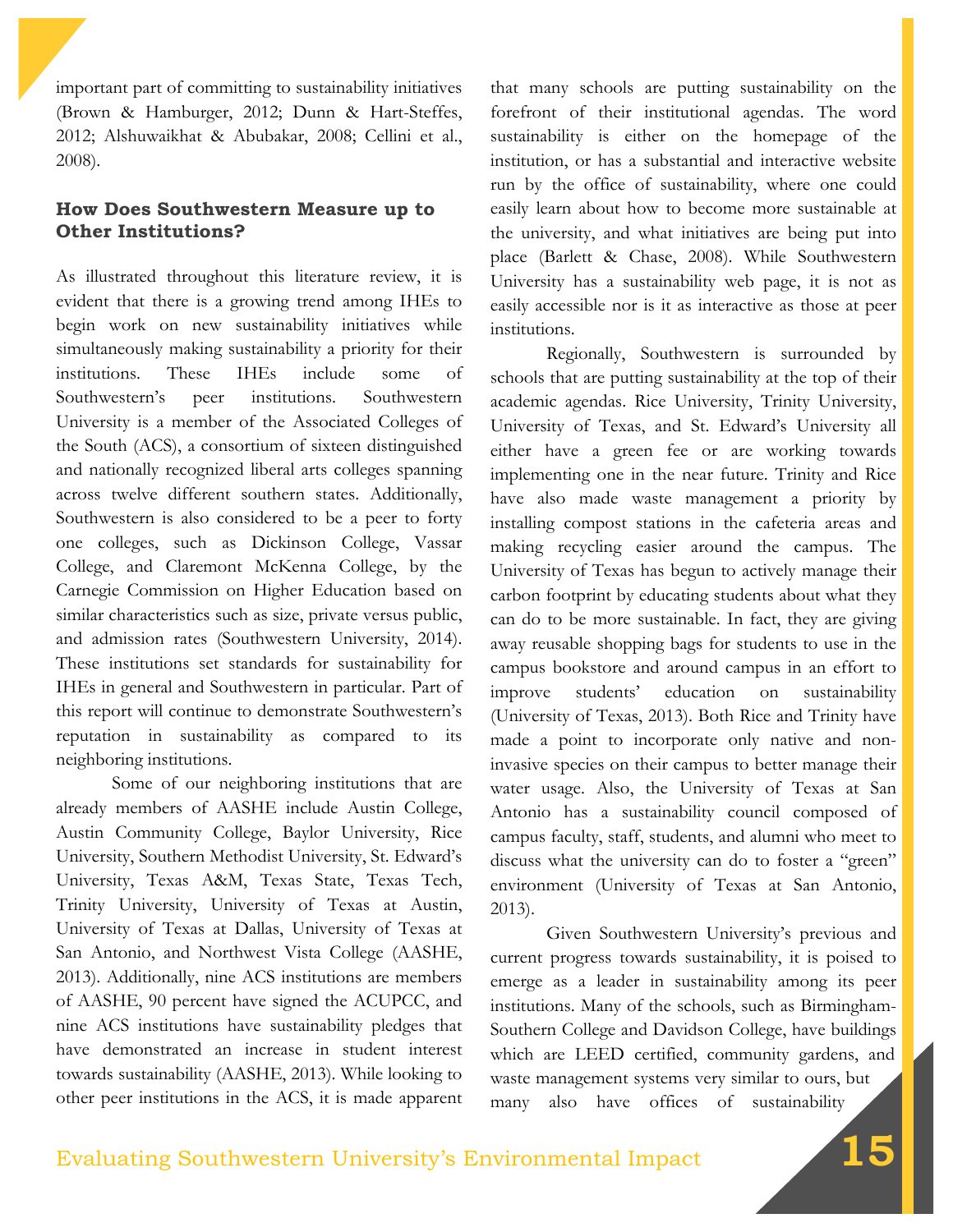maintaining and funding those programs (ACS, 2014). The majority of Southwestern's sustainability initiatives have been student driven and are usually funded by grants.

Seemingly, one of the main differences between Southwestern's sustainability tactics and the tactics of our peer institutions is that they incorporate sustainability broadly within daily life. From having a sustainability pledge posted around campus to having white roofs, pervious parking pavements, and rain gardens, it is apparent that these institutions are attempting to "live green." Additionally, other small liberal-arts colleges such as Davidson College and Claremont McKenna College have begun to teach sustainability by making it an integrated part of the way students live and learn (ACS, 2014).

Southwestern has many independent sustainability initiatives, but could benefit from a more systematic approach. Posner and Stuart address the technical aspects of mapping out a campus-wide systemic structure, which can serve as an important tool for locating where students can leverage sustainability efforts. They cited a campaign at the University of Vermont that focused on eliminating bottled water on its campus, and this is similar to the ongoing efforts of Students for Environmental Action and Knowledge (SEAK) to do the same at Southwestern. Additionally, incorporating sustainability into an institution's governance can provide guidance when making institution-wide decisions. Santa Clara is one such institution to have policy measures in place for handling sustainability issues concerning construction, and these have proven to expedite the green building process by establishing an official stance on the issue (McClure, 2011). This example could be extended further into a university's curriculum, extracurricular sustainability intersections, as well as its student community interactions.

Southwestern may be lacking in some sectors of sustainable achievements--such as transportation efforts, curriculum integration, campus-wide sustainability consciousness, marketing itself as a sustainable college, etc. However, it stands out in

others--such as LEED certified construction efforts, ongoing commitment to clean energy, strong sense of community activism, and collaboration between dedicated professors and passionate students. As the Environmental Studies capstone class continues to research and incorporate the ideas presented by the alternative sustainability models of various IHEs, the focus on what needs to be done and what can be done will become more apparent.

## **MEASURES:**

In 2009, Southwestern University signed the ACUPCC, and this February (2014), Southwestern became a member of AASHE. Membership in these organizations demonstrates Southwestern's commitment to campus sustainability. ACUPCC requires and AASHE encourages member institutions to measure their environmental impact. In 2011, in conjunction with Sodexo, Southwestern completed a carbon footprint analysis that created a greenhouse gas (GHG) emissions profile. While this information is useful, the breadth of the analysis was limited. To continue working toward increased sustainability, determine which areas are in the greatest need of improvement, and track progress, Southwestern would benefit greatly from a more detailed and multidimensional measurement of its environmental impact. As a member of AASHE, Southwestern now has access to the Sustainability Tracking, Assessment & Rating System (STARS) program. The Environmental Studies capstone class plans to use the STARS program, with the help and cooperation of a number of academic and administrative departments, organizations, and campus community members, in order to calculate Southwestern's ecological footprint.

Through STARS, Southwestern's sustainability initiatives will be enhanced by moving beyond the three scopes used to calculate GHG emissions. The three scopes are a classification system used to identify different types of carbon emissions. While the three scopes cover numerous categories, they are only applicable for determining carbon footprint.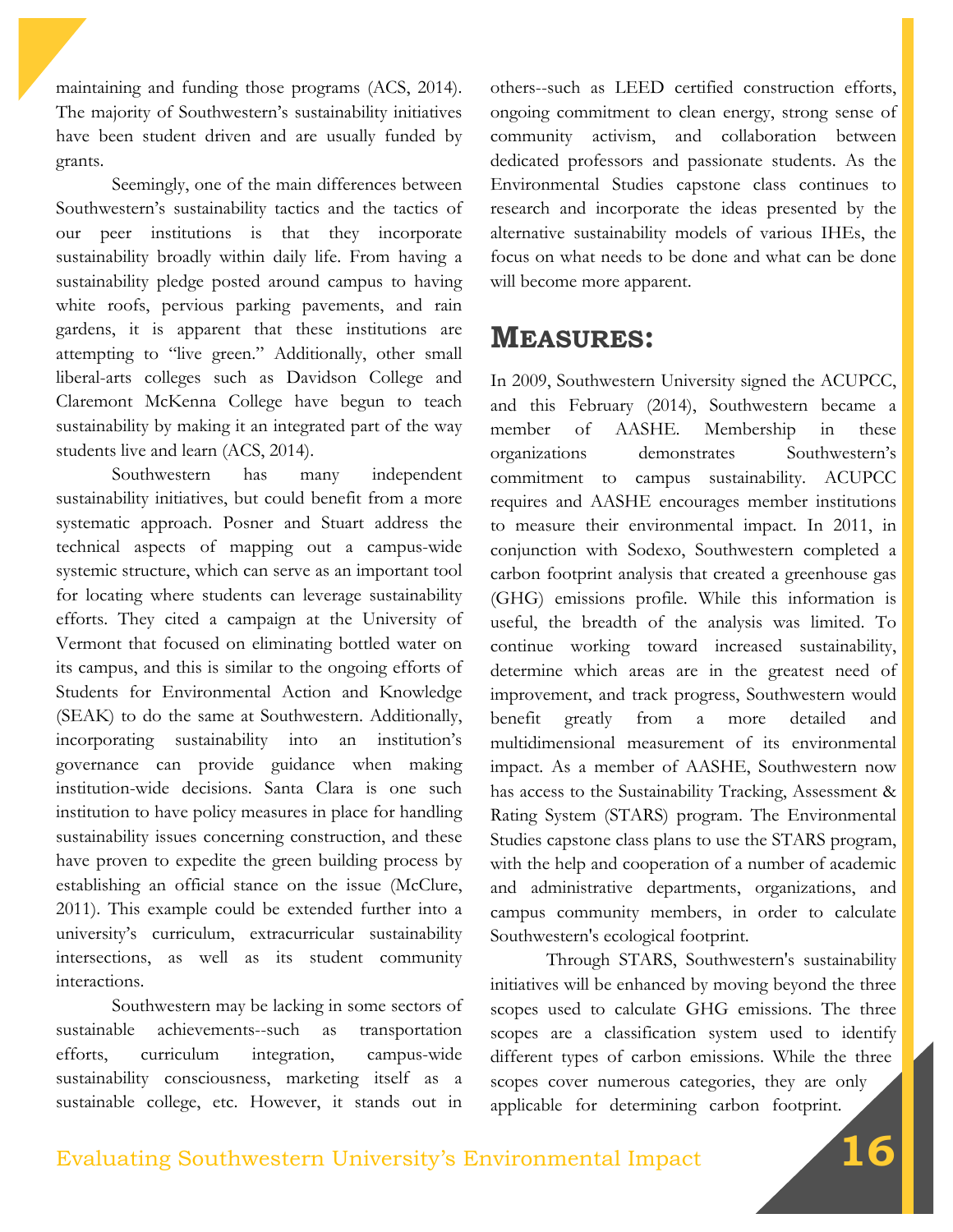According to the GHG Protocol (2012), the three scopes are as follows (see Appendix A for more detail):

- Scope 1: Direct Emissions
- Scope 2: Imported Emissions
- Scope 3: Indirect Emissions

Using these three scopes, companies, organizations, and institutions can determine their carbon footprint using the same type of data. While the interpretation and scoring may be different between carbon footprint calculators, those that used the three scopes can easily transfer their data to a single method of analysis, leading to a more reliable and accurate comparison between different institutions.

The greatest difference between STARS and a GHG emissions calculation is that STARS moves beyond one-dimensional measures of carbon to include other dimensions of an ecological footprint. While a carbon analysis is most reflective of the physical operations of a university, an ecological footprint incorporates economic, environmental, and sociocultural aspects of sustainability into its analysis. The approach required to determine an ecological footprint is much more holistic and better aligns with Southwestern's emphasis on interdisciplinary learning. It will also provide a comprehensive record of Southwestern's sustainability initiatives that are easy to interpret, facilitate comparison with similar institutions, link Southwestern's local and global impacts, and allow for exploration of the relationship between different types of environmental impacts (EPA, 2013).

## **Explanation of STARS Rating System Sections**

Beyond the measurement of GHG emissions by the three standard scopes, several other aspects of campus are often considered when expanding a carbon footprint analysis into an ecological footprint analysis. When utilizing the STARS sustainability rating, these expanded campus elements fall into the main categories of academics, engagement, operations,

planning and administration, and innovation. These categories are subdivided to include the following assessment criteria: sustainability in the curriculum; academic research about sustainability; opportunities for campus engagement with sustainability; public engagement; dining services; sustainable grounds; purchasing; waste; water; coordination; planning and governance; diversity and affordability; health, wellbeing, and work; investments; and innovation (see Appendix B for more detail). Furthermore, the STARS calculations also take a more detailed look at the different aspects of GHGs, breaking down several aspects of the three scopes into separate categories such as air and climate, energy, buildings, and transportation.

## **Relevant Contacts**

For each of these four broad themes the following are resources and contacts at Southwestern that would assist in gathering the data required for the STARS assessment. In addition to these resources and contacts, further information may be gained through university office websites, university listservs, or university publications.

#### Academics

- The Academic Course Catalog
- Environmental studies department
	- o Dr. Laura Hobgood-Oster (Department Co-Chair)
	- o Dr. Romi Burks (Department Co-Chair)
	- o Dr. Joshua Long
	- o Students
- The Talloires committee
- Geographic Information Systems (GIS) instructor: Anwar Sounny-Slitine
- Other University Departments and Faculty

#### Engagement

• Office of Civic Engagement (OCE): Dr. Sarah Brackman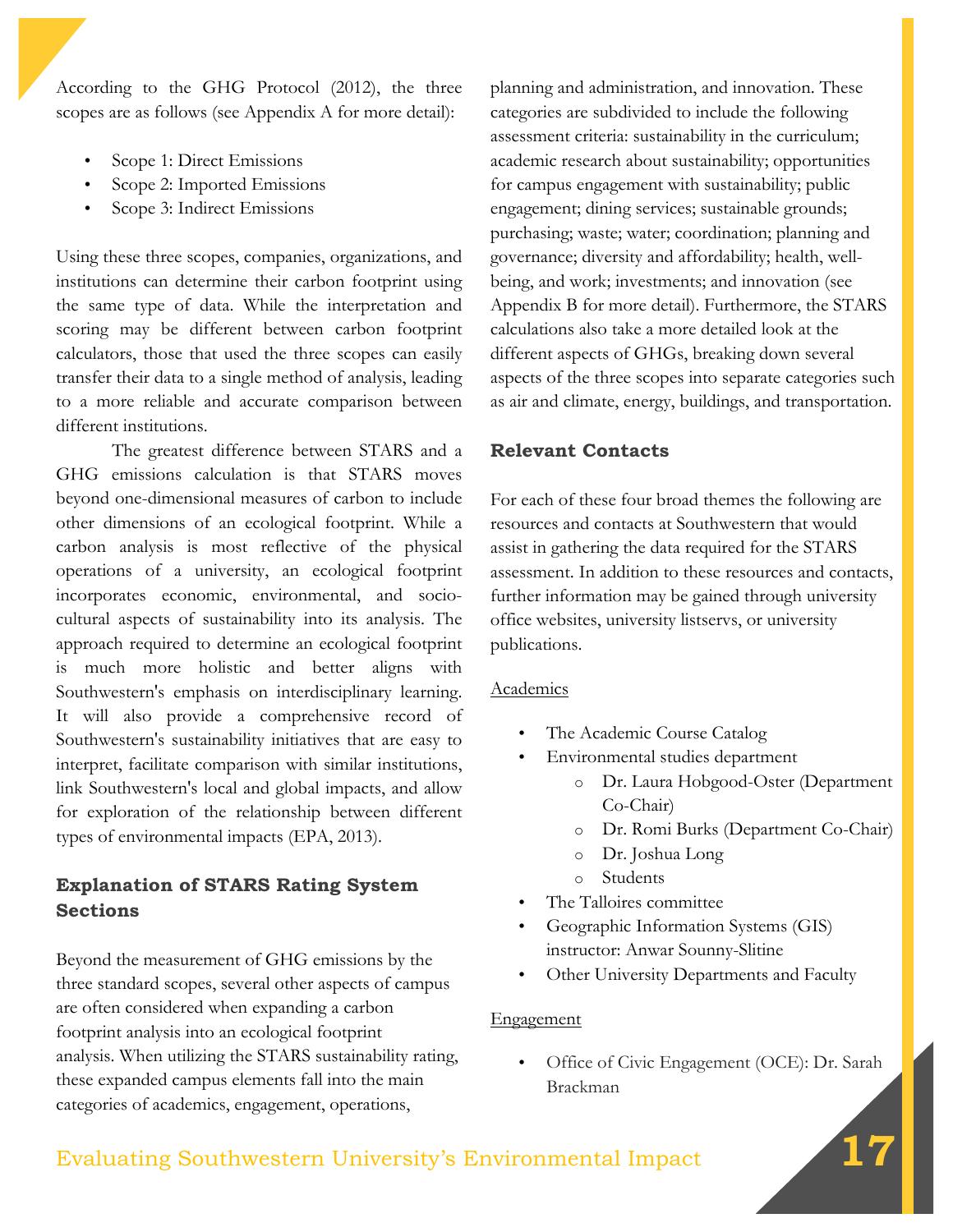- Director of Civic Engagement: Abby Morales
- Office of Admissions
- Office of Student Activities and individual student organizations
- Student workers
- Vice President of Student Life: Jerry Brody
- Assistant Director of Student Activities: Jason Chapman
- Interim Director of Student Activities and the Assistant Dean of Student Life: Derek Timourian
- Residence Life: Jaime Woody (Dean of Students, Director of Residence Life, and the Associate Vice President)
- Director of News and Media Relations: Ellen Davis
- Sodexo: Chris Peterson
- Food Advisory Board
- GIS Instructor: Anwar Sounny-Slitine
- Physical Plant
- Associate Vice President for Facilities and Campus Services: Bob Mathis

#### **Operations**

- Office Facilities and Campus Services
	- o Bob Mathis
	- o Physical Plant: Joe LaPaige
- Sodexo: Chris Peterson
- Student Researchers: Adrienne Dodd, Jesse Chu

#### Planning & Administration

- The Board of Trustees
- Provost: Jim Hunt
- The Talloires Committee
- Physical Plant
- Sodexo
- CommonFund (manages the University's endowment)
- The Committee for Diversity Education (Diversity Enrichment Committee).
- The Human Resources Office
- Admissions

### **Summary of AASHE Benefits**

With membership, we now have full access to the AASHE resource center, which includes a wealth of information and is divided into the following categories:

- General Resources for Campus Sustainability
- Education & Research Resources
- Campus Operations Resources, Planning
- Administration and Engagement Resources
- AASHE Publications
- AASHE Awards
- International Resources and STARS

Some examples of documents relevant to current Southwestern initiatives include: A Guide to Developing Sustainable Food Purchasing Policy, Campus Composting Programs, Campus Bottled Water Campaigns and Reduction Plans, and Campus Case Studies on Green Building. There are many other useful documents, including the Biannual Higher Education Sustainability Staffing Survey, which provides an overview of what other institutions have in place in terms of staff positions that specifically address issues of campus sustainability and the various roles covered by such a position. Additionally, AASHE creates a weekly bulletin that highlights exceptional university projects and initiatives that fall under various categories of sustainability. It also releases the greenhouse gas inventories of several universities including the methodology/calculation model employed. Finally, as part of the AASHE community, Southwestern now has access to the discussion forum where we have the unique opportunity to circulate ideas and ask questions of other AASHE members who have been involved in similar projects and data collection.

Beyond access to valuable documents and a professional network, one of the greatest benefits of memberships will be utilization of the STARS rating system. Currently, 621 IHEs have membership with AASHE, and all of these institutions use STARS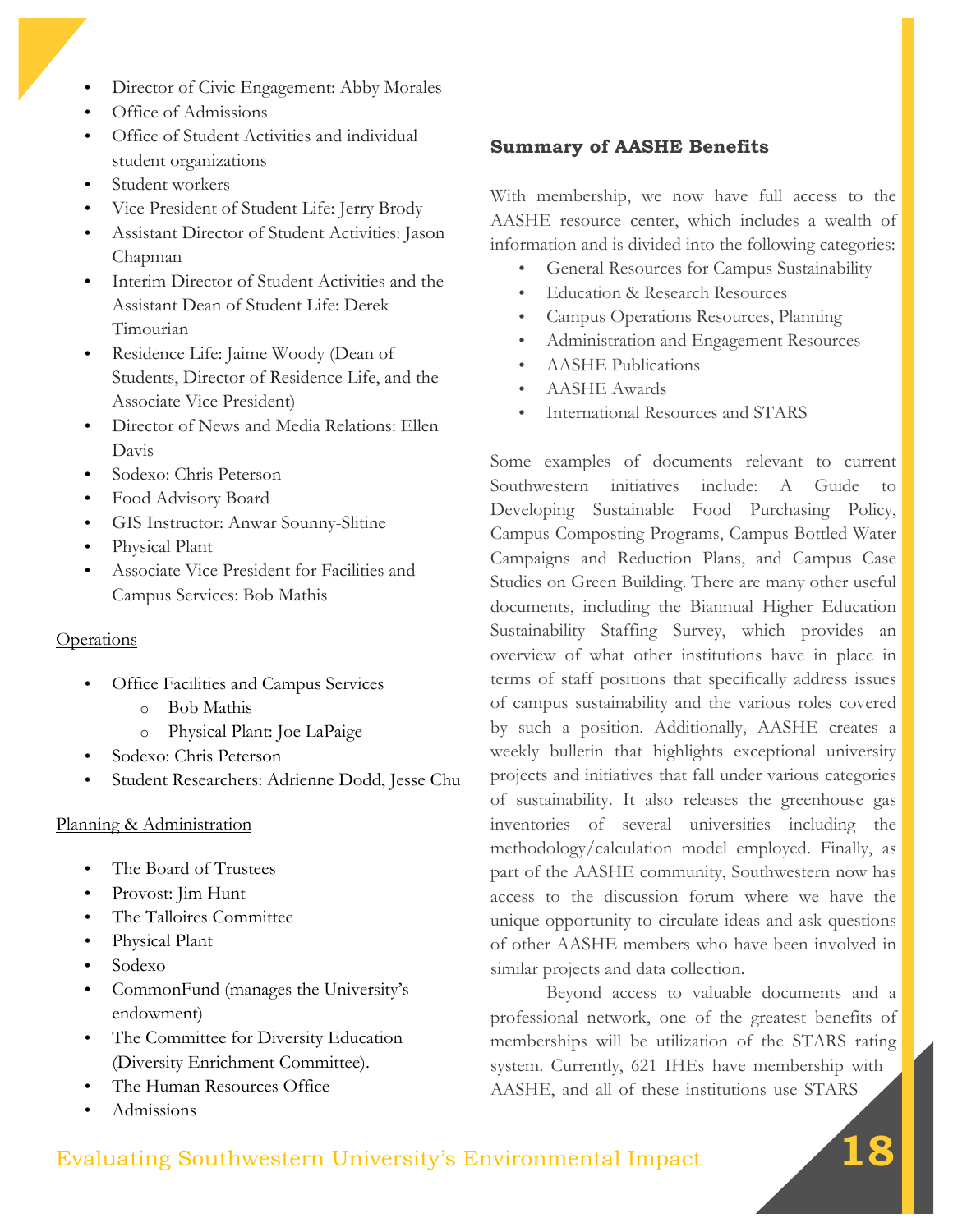to calculate an eco-footprint. AASHE membership now allows Southwestern to be rated on the same scale as many of their peer institutions, internationally, nationally, and regionally.

AASHE does more than simply connect IHEs to one another; it also connects IHEs to business partners who practice sustainability. Their business directory allows members to pick a service by category (e.g.: books, food and dining, transportation) and browse reputable company profiles. In this way, AASHE promotes sustainability in all areas of campus and gives members the tools to advance their goals.

The resources available as members of AASHE align with many current student, faculty and staff sustainability projects and goals. AASHE's education and research resources provide information on and examples of aligning curriculum with sustainable initiatives. At Southwestern, the theme of sustainability coincides with the majority of all academic departments. For instance, examples of current courses cross listed as Environmental Studies include: Global Environmental Justice (anthropology), Environmental Communication (communications studies) Energy and the Environment (physics), Introduction to Earth Science (physics), Philosophy of the Environment (philosophy), History

of American Technology (history), Environmental History of the Ancient World (history), Unnatural Disasters (history), Religion and Sustainable Agriculture (religion), Animals and Religion (religion), Theater Sustainability (theater), Landscape and Conservation (biology), German Culture (German), etc. The Quality Enhancement Plan recently restructured Southwestern's unique Paideia agenda to become all-encompassing and more interdisciplinary in future years. Thus, the time is ripe to introduce sustainability as a key component to this integrative model. Access to the documents will help guide these projects and goals while also offering a second opinion.

At an individual level, students conducting traditional and field research will benefit from access to the data AASHE membership exclusively provides (i.e. research on civic engagement, economic trends in sustainability, etc). Such research is often in collaboration with an academic advisor. Utilizing AASHE in the course of collecting information and generating hypotheses that align with sustainability furthers student/professor exposure to the resources Southwestern now has. In sum, all areas of campus life stand to benefit through AASHE membership.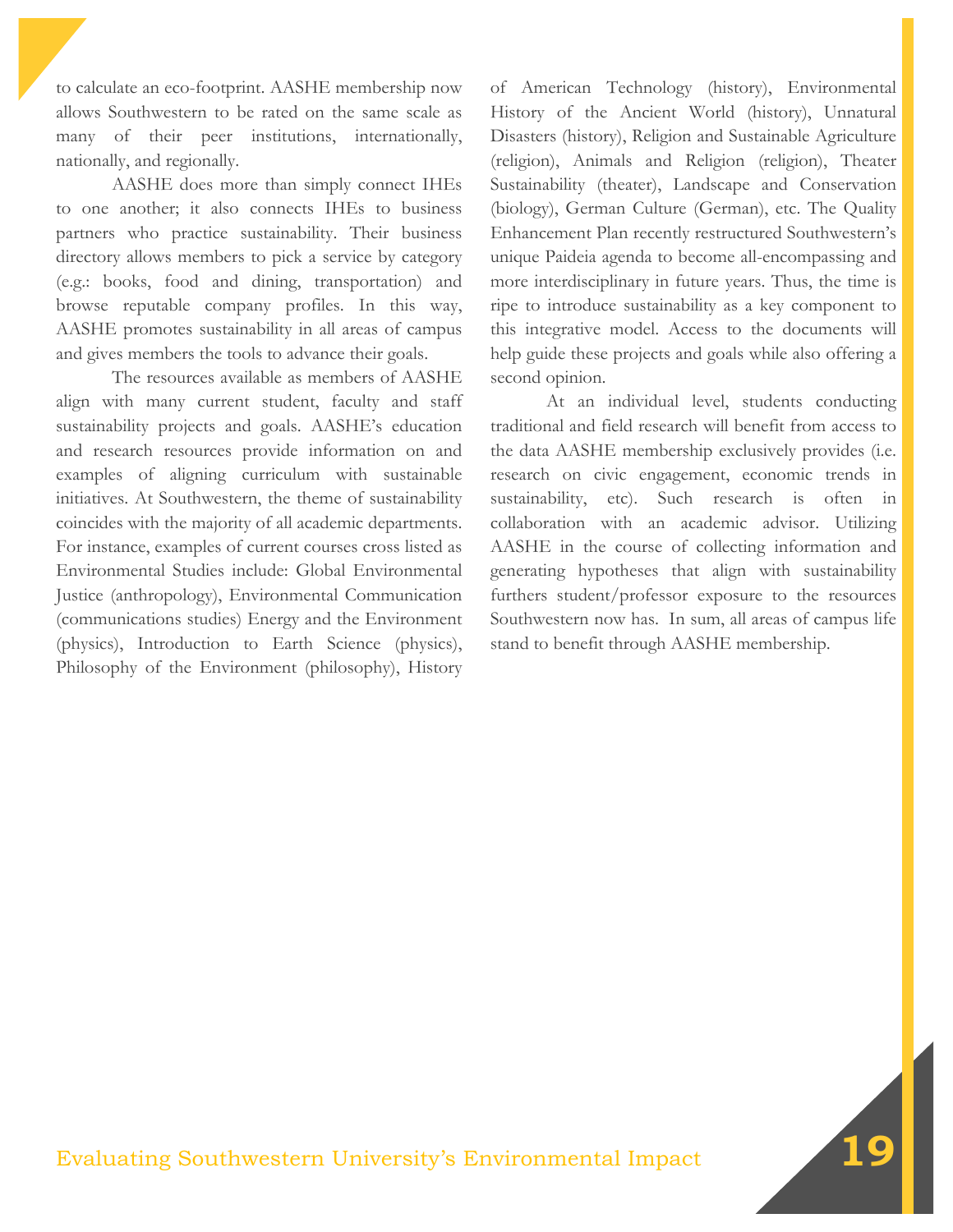# **References:**

- AASHE. (2013). *The Association for the Advancement of Sustainability in Higher Education*. Retrieved February 19, 2014 from http://www.aashe.org/
- Aber, J., Kelly, T., & Mallory, B. (Eds.). (2009). *The sustainable learning community: One university's journey to the future*. Durham, NH: University New Hampshire Press.
- ACUPCC. (2012). *Celebrating five years of climate leadership: The progress and promise of the American College & University Presidents' Climate Commitment*. Retrieved from

http://issuu.com/secondnatureboston/docs/ac upcc-5-years/8?e=2468115/5236634

- ACS. (2014). *Associated Colleges of the South*. Retrieved from http://colleges.org/
- Alshuwaikhat, H. M., & Abubakar, I. (2008). An integrated approach to achieving campus sustainability: Assessment of the current campus environmental management practices. *Journal Of Cleaner Production*, *16*(16), 1777-1785. doi:10.1016/j.jclepro.2007.12.002
- Antonini, M., & Dunkel, N. W. (2009). Green residence halls are here: Current trends in sustainable campus housing. *Journal of College & University Student Housing*, *36*(1), 10-23.
- Bacher, L. C. (2008). Environmentally conscious campus development. *New England Journal of Higher Education, 23*(2), 25-27.
- Barlett, P., & Chase, G. (Eds.). (2008). *Sustainability on campus: Stories and strategies for change.* Boston, MA: MIT Press.
- Barlett, P., & Chase, G. (Eds.). (2013). *Sustainability in higher education: Stories and strategies for transformation*. Boston, MA: MIT Press.
- Beverage, M., Blaney, K., Ordean, K., Ozeki, M. A., Walsh, K., & Wyatt, L. (n.d.). *How-to guide: Campus green fund implementation*. Retrieved January 30, 2014, from http://www.aashe.org/campus-green-fundguide
- Birmingham-Southern College. (2013). *BSC sustainability tour*. Retrieved January 23, 2014, from http://www.bsc.edu/academics/envstudies/tour/index.cfm
- Brinkhurst, M., Rose, P., Maurice, G., & Ackerman, J. (2011). Achieving campus sustainability: Top down, bottom up, or neither? *International Journal for Sustainability in Higher Education, 12*(4), 338- 354. doi:10.1108/14676371111168269
- Brown, W. M., & Hamburger, M. W. (2012). Organizing for sustainability. *New Directions for Student Services*, (137), 83-96. doi:10.1002/ss.20016
- California State University Chico. (2010). *The Institute for Sustainable Development: Civic Engagement*. Retrieved February 4, 2014 from http://www.csuchico.edu/sustainablefuture/civ icEngagement/
- Carleton College. (2014). *Kids for Conservation*. Retrieved from

http://apps.carleton.edu/campus/act/actprogra ms/Youth/kfc/

Carlson, S. (2006, October 20). In search of the sustainable campus: With eyes on the future, universities try to clean up their acts. *The Chronicle of Higher Education*. Retrieved from http://www.educause.edu/library/resources/se arch-sustainable-campus-eyes-futureuniversities-try-clean-their-acts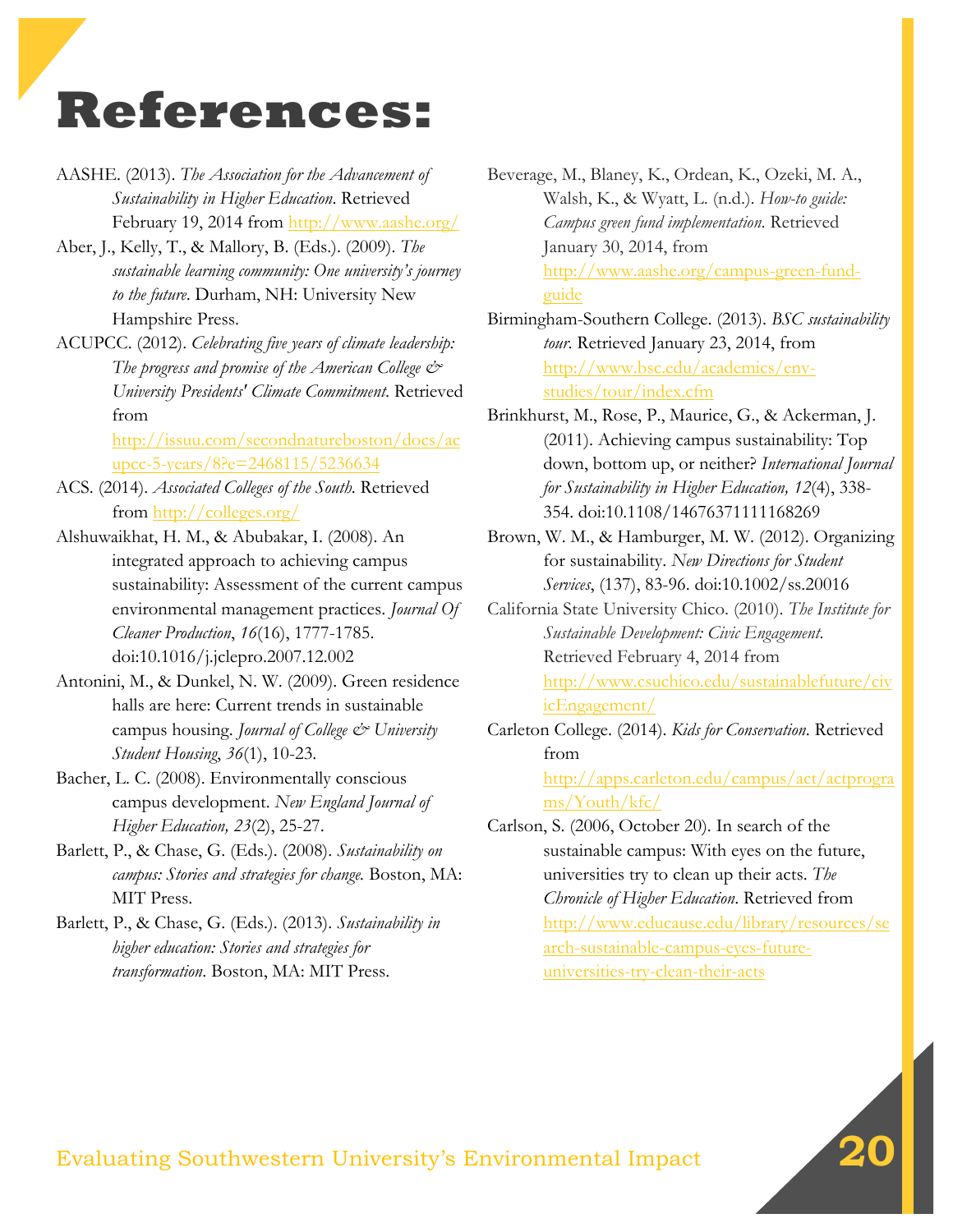Cellini, T., Edwards, K. E., Gardner, K., Lloyd, A. G., Kerr, K. G., Longerbeam, S., Medoza-Jones, S., Pursehouse, C., Roberts, G., Yarbrough, B., Steffes, J., Jackson, J. S., & Rowe, D. (2008). *Toward a sustainable future: The role of student affairs in creating healthy environments, social justice, and strong economies.* Retrieved from http://www.acpa.nche.edu/sites/default/files/ ACPA\_Sustainability\_Monograph.pdf

Centre College. (n.d.). *Sustainability*. Retrieved January 23, 2014, from

http://www.centre.edu/about/sustainability/

- College of the Atlantic. (2014). *Environmental commitment*. Retrieved January 24, 2014, from http://www.coa.edu/environmentalcommitment.htm
- Cortese, A. (2003). The critical role of higher education in creating a sustainable future. *Planning for Higher Education*, (3), 15-22. Retrieved from http://www.aashe.org/resources/pdf/Cortese\_ PHE.pdf
- Crowley, M. (2009). Green planning: Crafting a campus sustainability program for your institution. *American School & University*, *82*(2), 36-39.
- Davidson College. (2014). *Sustainability office*. Retrieved January 23, 2014, from http://www.davidson.edu/offices/sustainability -office
- Davies, S., Edmister, J., Sullivan, K. & West, C. (2003). Educating sustainable societies for the twentyfirst century. *International Journal of Sustainability in Higher Education*, *4*(2), 169-79. doi:10.1108/14676370310467177
- Dunn, M. S., & Hart-Steffes, J. S. (2012). Sustainability as moral action. *New Directions for Student Services*, (139), 73-82. doi:10.1002/ss.20024
- Eagan, D. J., Keniry, J., Schott, J., Dayananda, P., Jones, K. M., & Madry, L. (2008). *Higher education in a warming world: The business case for climate leadership on campus.* Reston, VA: National Wildlife Federation.
- EPA. (2013). *Environmental footprint analysis.* Retrieved February 12, 2014, from http://www.epa.gov/sustainability/analytics/en vironmental-footprint.htm
- Fien, J. (2002). Advancing sustainability in higher education: Issues and opportunities for research. *Higher Education Policy*, *15*(2), 142-152.
- Finlay, J., & Massey, J. (2012). Eco-campus: Applying the ecocity model to develop green university and college campuses. *International Journal of Sustainability in Higher Education, 13*(2), 150-165. doi:10.1108/14676371211211836
- Flynn, E., Orlowski, M., & Weisbord, D. (2012). *Greening the bottom line.* Retrieved from http://greenbillion.org/resources/
- Furman University. (n.d.). *Sustainability*. Retrieved January 23, 2014, from http://www2.furman.edu/sites/sustainability/
- GHG Protocol. (2012). *FAQ.* Retrieved February 12, 2014, from http://www.ghgprotocol.org/calculationtools/faq
- Helferty, A., & Clarke, A. (2009). Student-led campus climate change initiatives in Canada. *International Journal of Sustainability in Higher Education*, *10*(3), 287-300.
- Horan, K. (2010). Sustainability trends on campus. *University Business*, *13*(6), 49-52.
- Indvik, J., Foley, R., & Orlowski, M. (2013). *Green revolving funds: A guide to implementation & management*. Retrieved from http://greenbillion.org/resources/
- Kerr, K. G. & Hart-Steffes, Jeanne S. (2012). Sustainability, student affairs, and students. *New Directions for Student Services* (137), 7-17. doi:10.1002/ss.20010.
- Krizek, K., Newport, D., White, J., & Townsend, A. (2012). Higher education's sustainability imperative: How to practically respond? *International Journal of Sustainability in Higher Education*, *13*(1), 19-33. doi:10.1108/14676371211190281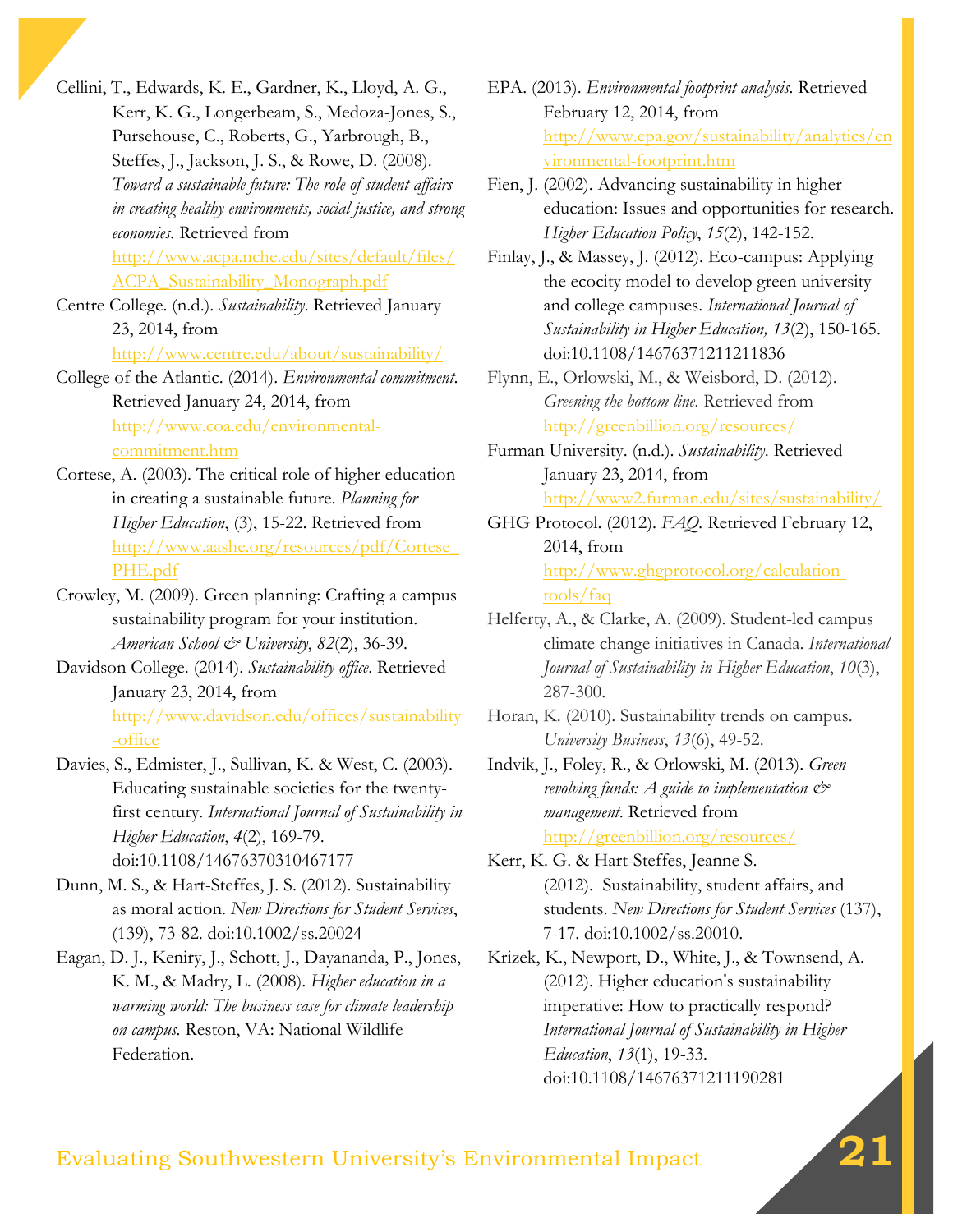Largo-Wight, E., DeLongpre Johnston, D., & Wight, J. (2013). The efficacy of a theory-based, participatory recycling intervention on a college campus. *Journal of Environmental Health, 76*(4), 26- 31.

- Lewis and Clark College. (2013). *Sustainability: Green power initiative*. Retrieved from http://www.lclark.edu/about/sustainability/ca mpus/green\_power/
- McClure, A. (2011). The power of green: Campus sustainability practices and policies that make a big impact. *University Business, 14*(6), 63-64.
- McFarlane, D., & Agueda, O. (2011). The challenges of sustainable education. *Journal of Multidisciplinary Research*, *3*(3), 81-107. Retrieved from http://commons.aashe.org/media/materials/th e-challenges-of-sustainabilityeducation/Donovan\_Agueda\_Sustainability.pdf
- Merry Lea Environmental Learning Center of Goshen College. (2011). *About Merry Lea*. Retrieved January 26, 2014, from http://merrylea.goshen.edu/about-merry-lea
- Messineo, M. (2012). Sustainability and first-year programs. *New Directions for Student Services*, (137), 67-81. doi:10.1002/ss.20015
- Molnar, C., Ritz, T., Heller, B., & Solecki, W. (2011). Using higher education-community partnerships to promote urban sustainability. *Environment Magazine*, *53*(1), 18-28.
- Northland College. (n.d.). *Sustainability overview*. Retrieved January 26, 2014, from http://www.northland.edu/sust-overview.htm

Pitzer College. (2014). *Campus sustainability in action.* Retrieved January 24, 2014, from http://www.pitzer.edu/sustainability/

Posner, S. M., & Stuart, R. (2013). Understanding and advancing campus sustainability using a systems framework. *International Journal of Sustainability in Higher Education, 14*(3), 264-277.

Pursehouse, C. (2012). Sustainability in housing and dining operations. *New Directions for Student Services*, (137), 41-52. doi:10.1002/ss.20013

Rappaport, A. (2008). Campus Greening: Behind the Headlines. *Environment*, *50*(1), 6-17.

Rhodes College. (2014). *Sustainability at Rhodes*. Retrieved January 23, 2014, from http://www.rhodes.edu/15455.asp

Rollins College. (2013). *Sustainability at Rollins*. Retrieved January 23, 2014, from http://www.rollins.edu/sustainability/

Sewanee: The University of the South. (n.d.). *Environmental stewardship and sustainability*. Retrieved January 23, 2014, from http://sustain.sewanee.edu

Sharp L. (2009). Higher education: The quest for the sustainable campus. *Sustainability: Science, Practice, & Policy 5*(1):1-8. Retrieved from http://scholar.google.com/archives/vol5iss1/e ditorial.sharp.html

Sibbel, A. (2009). Pathways towards sustainability through higher education. *International Journal of Sustainability in Higher Education*, *10*(1), 68-82. doi:10.1108/14676370910925262

- Southwestern University. (2014). *Carnegie comparison institutions.* Retrieved from http://www.southwestern.edu/offices/planning /carnegie.php
- STARS (2014). *STARS technical manual: Version 2.0.* Retrieved February 7, 2014, from http://www.aashe.org/files/documents/STARS  $/2.0$ /stars  $2.0$  technical manual -\_administrative\_update\_two.pdf

Thompson, G., & Creighton, S. (2007). Metrics and meaning for environmental sustainability. *New Directions For Institutional Research*, *2007*(134), 41- 54. doi:10.1002/ir.212

Towson University. (2014). *Civic engagement and leadership*. Retrieved February 4, 2014, from http://www.towson.edu/studentaffairs/civicen gagement/environmentalinitiatives/index.asp

Trinity University. (2010). *Sustainability at Trinity*. Retrieved January 24, 2014, from http://web.trinity.edu/x18261.xml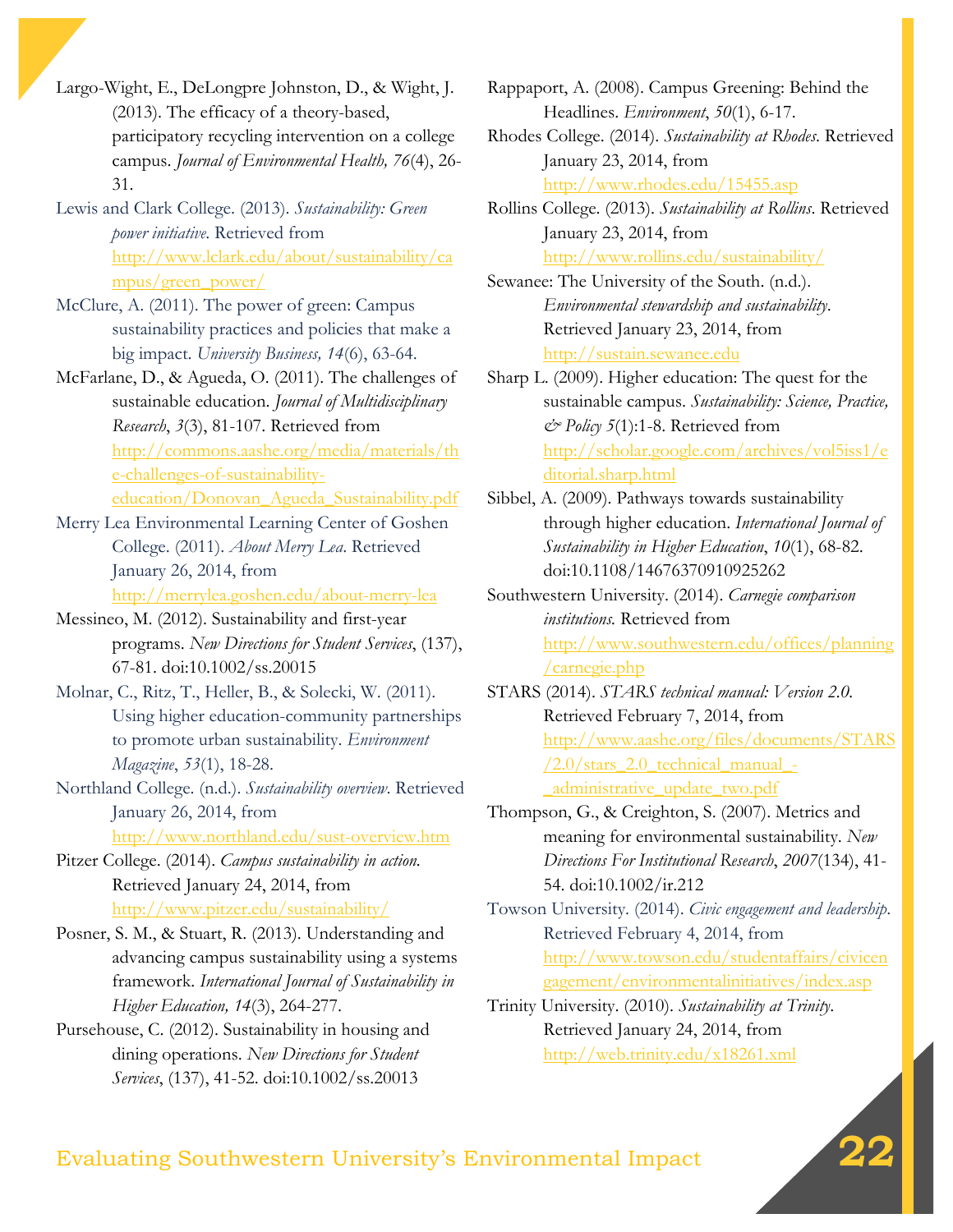University of California Berkeley. (2013). *Campus sustainability report*. Retrieved from http://sustainability.berkeley.edu/os/pages/rep orts/docs/2013\_UC%20Berkeley\_Sustainability %20Report%20(print%20version).pdf

- University of California Santa Barbara. (2013). *TGIF*. Retrieved from http://www.sustainability.ucsb.edu/tgif/
- University of Miami. (2014). *Urban and environmental sustainability*. Retrieved February 4, 2014, from http://www.miami.edu/index.php/civic\_comm unity\_engagement/initiatives/urban\_and\_enviro nmental\_sustainability/
- University of Richmond. (2014). *Sustainability*. Retrieved January 24, 2014, from http://www.sustainability.richmond.edu/
- University of Texas. (2013). *Sustainability*. Retrieved from http://www.utexas.edu/sustainability/
- University of Texas at San Antonio. (2013). *UTSA*. Retrieved from https://utsa.edu/
- [Untitled image of garden]. Retrieved February 19, 2014, from

http://www.southwestern.edu/live/galleries/15 9-greenhouse-and-community-garden

[Untitled image of wind turbines]. Retrieved February 19, 2014, from

http://www.everblue.edu/renewable-energytraining/wind-training-courses

Velazquez, L., Munguia N., Platt, A., & Taddei, J. (2006). Sustainable university: What can be the matter? *Journal of Cleaner Production, 14*(9-6), 810- 819. Retrieved from http://www.sciencedirect.com/science/article/ pii/S0959652606000199

- Wals, A., & Jickling, (2002). "'Sustainability' in higher education: From doublethink and newspeak to critical thinking and meaningful learning." *International Journal of Sustainability in Higher Education*, *3*(3), 221-232. Retrieved from http://www.emeraldinsight.com/journals.htm?i ssn=1467-6370
- Walter, L. H. (Ed). (1999). *Sustainability and university life*. New York, Peter Lang.
- Washington and Lee University. (n.d.). *Sustainability.*  Retrieved January 24, 2014, from http://www2.wlu.edu/x18417.xml
- Wright, T. S. A. (2002). Definitions and frameworks for environmental sustainability in higher education. *International Journal of Sustainability in Higher Education, 3*(3), 203-220. doi:10.1108/14676370210434679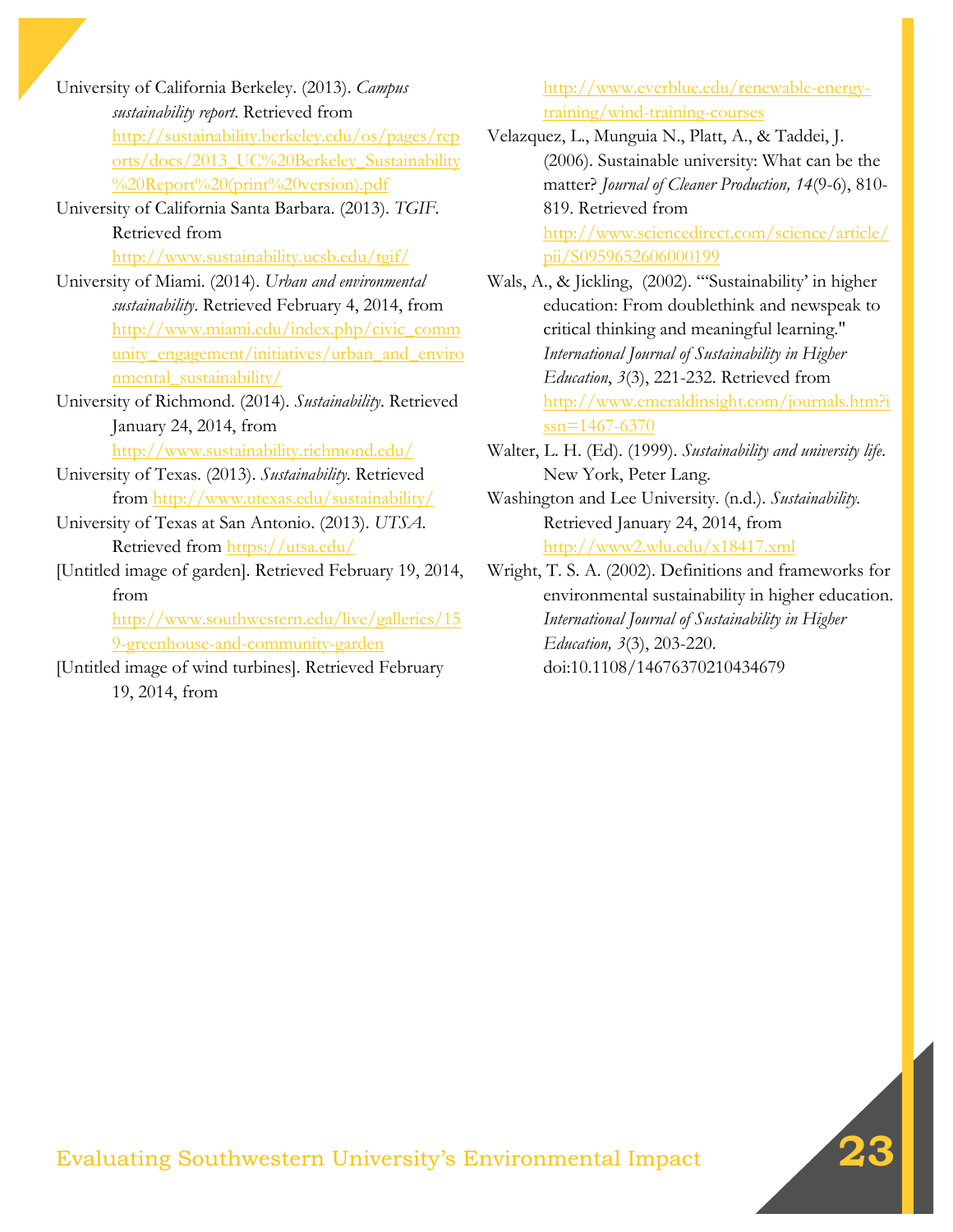# **Appendix A:**

## **Scope 1: Direct GHG Emissions**

*From sources owned or controlled by the organization*

- Consumption of fuels in vehicles and equipment
- Combustion emissions from boilers, furnaces, space conditioning, water heating, production eating
- Intentional or unintentional leakage of refrigerants and other GHGs (fugitive emissions)
- Chemical emissions in production or controlled processes
- Release of GHGs from livestock, crop husbandry, and groundskeeping

## **Scope 2: Imported Emissions**

*From purchase of power from sources not owned or controlled by organization*

- Purchased electricity
- Purchased steam, hot water, chilled water, or similar production uses
- Emissions occur at the facility where power is generated

## **Scope 3: Indirect Emissions**

*From operational influence of the organization, from sources not owned or controlled (an optional reporting category for all other indirect emissions)*

- Air and business travel
- Employee, student, tenant, and user commuting
- Event and lifestyle activities
- Waste stream management
- Extraction, production, and transport of purchased materials
- Purchase and consumption of foods and food commodities
- Transportation of purchased fuels
- Outsourced contractors, contractor owned vehicles, charter vehicles
- Line or piping losses from electricity or plant transmission and distribution
- Offsets and sequestration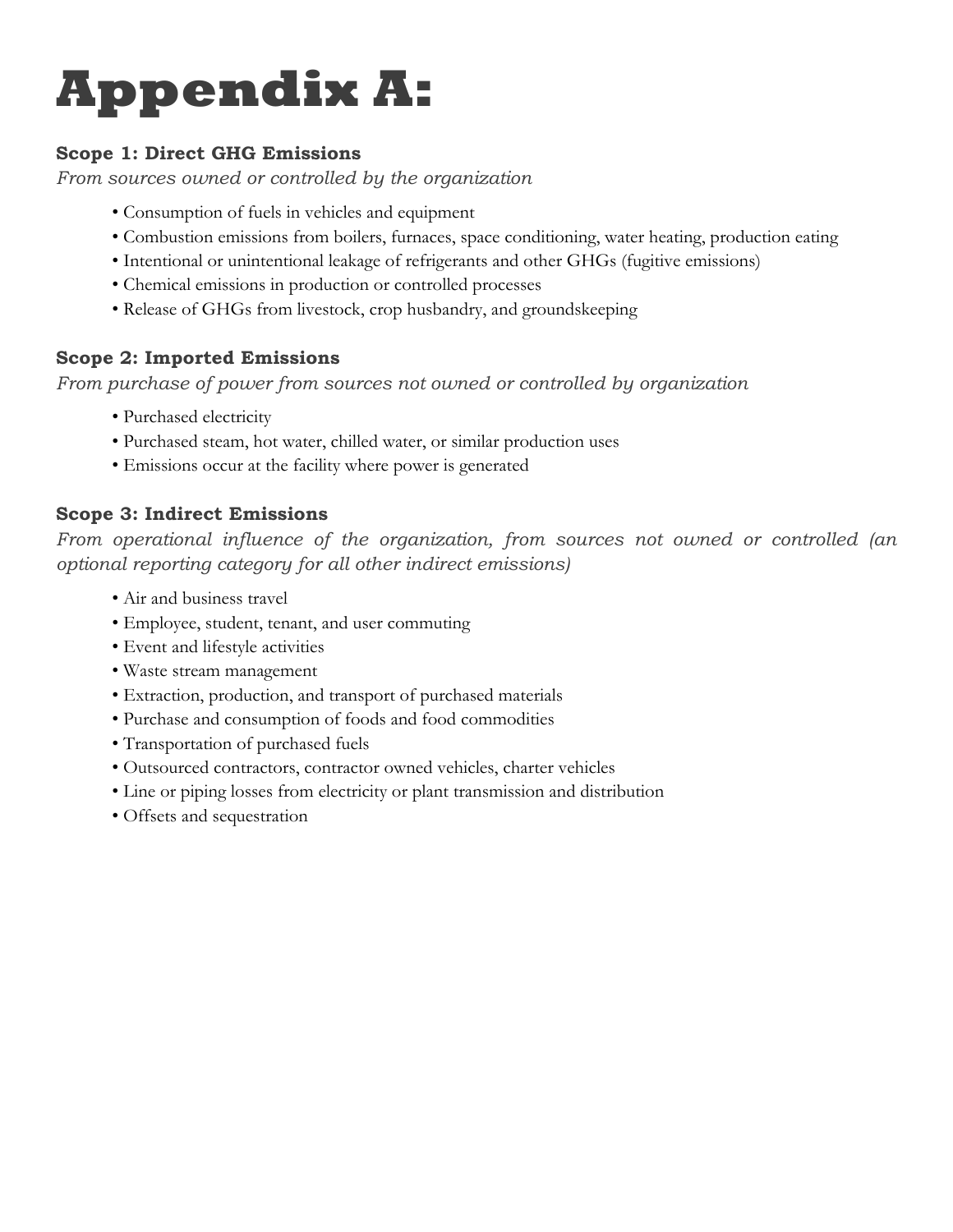# **Appendix B:**

## **ACADEMICS**

### **Curriculum:**

This category offers a potential 40 points toward the overall rating, and analyzes the emphasis given to sustainability in learning outcomes at the institutional or program level, and whether courses that are offered are either listed as sustainability courses or discuss sustainability as a topic. The category also considers the presence of undergraduate or graduate programs focused on sustainability, of immersive internship or study-abroad experiences focused on sustainability, and of incentives for faculty to develop courses dealing with sustainability. Finally, it looks at whether the institution conducts sustainability literacy assessments of its students and whether the institution "utilizes its infrastructure and operations as living environments for multidisciplinary learning, applied research and practical work to advance campus sustainability" in any of fifteen listed categories.

#### **Research:**

The research conducted at the institution has the potential to add a further 18 points to the rating. This category analyzes primarily the percentage of faculty conducting research related to sustainability and of departments in which faculty are conducting such research. It also considers the institutional support or incentives to students and faculty conducting sustainability research, and whether the institution has an open access policy regarding such faculty research.

## **ENGAGEMENT**

#### **Campus Engagement:**

Campus engagement offers a potential 20 points towards the overall rating, and includes the existence of for-credit student sustainability educator programs. Consideration is also given to whether the institution has sustainability focused activities as part of orientations as well as whether the institution provides sustainability outreach material to the campus, such as posted signs of their efforts or a consolidated sustainability website. Furthermore, the amount of cocurricular campus aspects with a sustainable focus such as active student groups, community gardens, lecture series, or student-run initiatives with sustainable practices are analyzed along with the presence of sustainable outreach campaigns. In addition, points may be earned based on the presence of faculty educator, inclusion of sustainability in new faculty orientation, and programs designed to train staff in sustainability.

#### **Public Engagement:**

A further 22 points are available to institutions based on their public engagement opportunities that advance sustainability. The opportunities considered include formal partnerships with community organizations, inter-college collaborations, continuing education programs for the community, and the institution's participation in public policy to advance sustainability. Other types of public engagement analyzed are community service hours of the institution's students, engagement of public stakeholders in the university's administrative and planning decisions, and the consideration of fair working conditions for the production of apparel with the university's logo. For universities affiliated with a hospital or healthcare network, the membership of that affiliate in one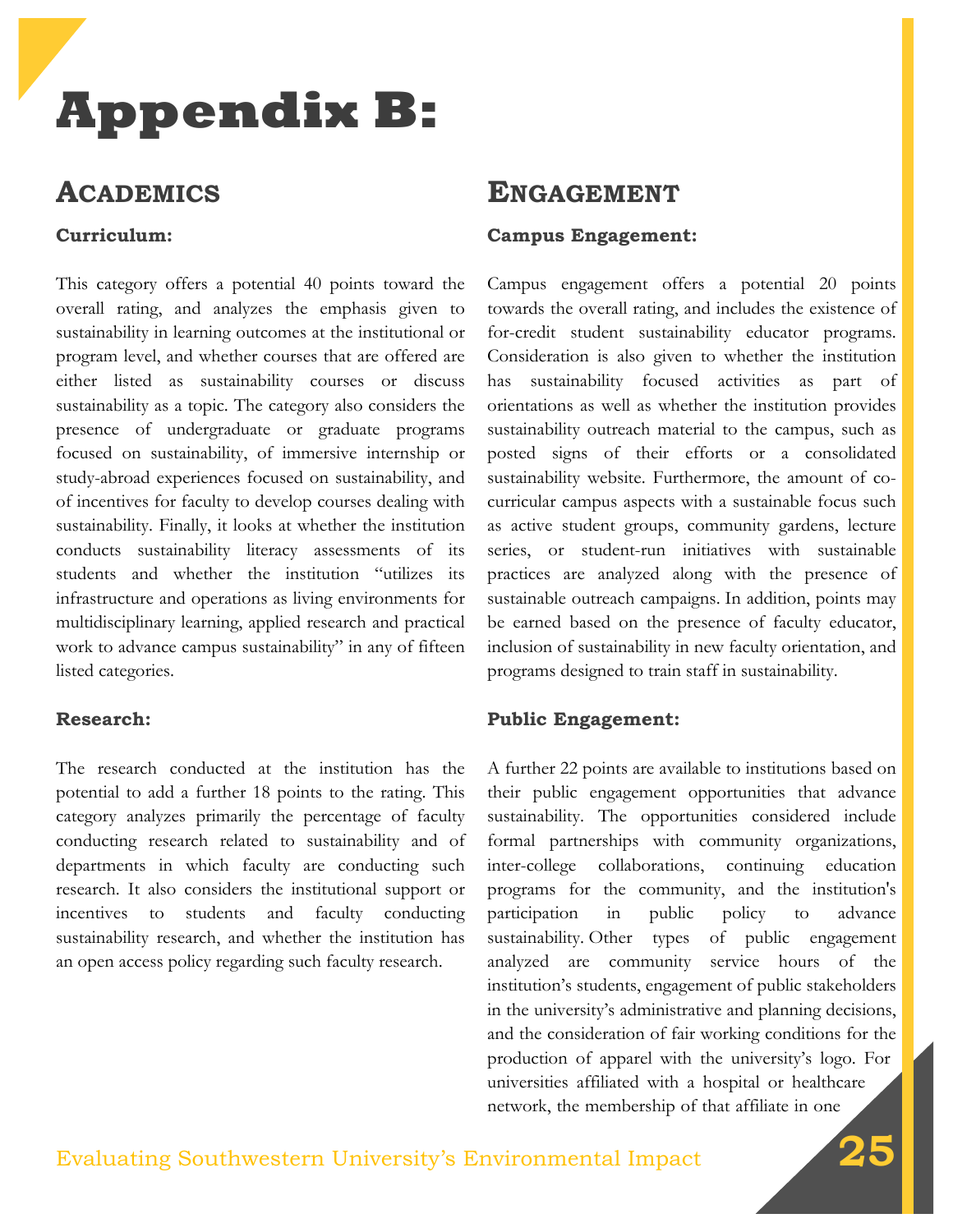of three sustainable healthcare networks is also considered.

## **OPERATIONS**

## **Air and Climate:**

This category considers the extent to which an institution emits greenhouse gases, reduces these emissions and the local air quality. Monitoring and reducing greenhouse emissions not only improves local health, but also helps reduce the effects of global climate change. STARS awards up to 11 points for this category based on inventorying greenhouse gas emissions and reducing net emissions of Scope 1 and Scope 2 (10 pts) and the preservation of local ecosystems and human health through minimizing pollution and protecting outdoor air quality (1 pt).

## **Buildings:**

To assess the sustainability of a particular building several factors are considered. These involve the day-today operations and maintenance of a building (4 pts), design and the construction of the building (3 pts) and the indoor air quality (1 pt). As one of the largest users of energy buildings, both in their design and maintenance are a significant part of sustainability. Buildings contribute significant amounts of greenhouse gases and constantly use potable water. Through design and proper site identification significant energy savings can be gained. Furthermore by building and maintaining buildings in an efficient and environmentally safe manner a buildings impact on the surrounding environment can be mitigated. The potential benefits of this include both the conservation of resources, reduced waste and water consumption, improve indoor air quality and create green markets for environmentally beneficial materials and services.

## **Dining Services:**

Beyond curriculum and engaging the student body, dining services are a large part of sustainability that provide a possible of 7 total points towards a STARS rating. The STARS system considers how IHEs use their food and beverage purchasing power to support local, sustainable, and humane products. It also considers whether the dining services of an IHE are low impact and offer "complete-protein vegan options".

## **Energy:**

Through increased conservation and efficiency institutions can mitigate one of the largest sources of greenhouse gas emissions, energy consumption. Switching to alternative fuels can help reduce harmful pollutants such as sulfur dioxide, nitrous oxides, and various heavy metals. Furthermore, fossil fuel drilling has a significant negative impact on local environmental quality and ecosystem health. Using clean, renewable energy sources provides both relatively secure utility rates and a marked improvement in environmental quality. Energy is broken into two separate categories: building energy consumption (6 pts) and the use of clean and renewable energy (4 pts). Building energy consumption involves the reduction of total energy consumption compared to a calculated baseline, with the ultimate goal being less than 28 Btu per gross square foot. The second factor, clean energy, rewards institutions for using renewable resources such as wind, solar, geothermal etc. Whether these are produced locally or involve purchasing renewable electricity through a certified green power purchasing option an institution can receive credit for this category.

## **Grounds:**

STARS offers a total of 3-4 possible points in its consideration of the grounds of an IHE. It specifically looks at landscape management (2 pts) and biodiversity (1-2 pts). Having a sustainable physical landscape is very important to measures of sustainability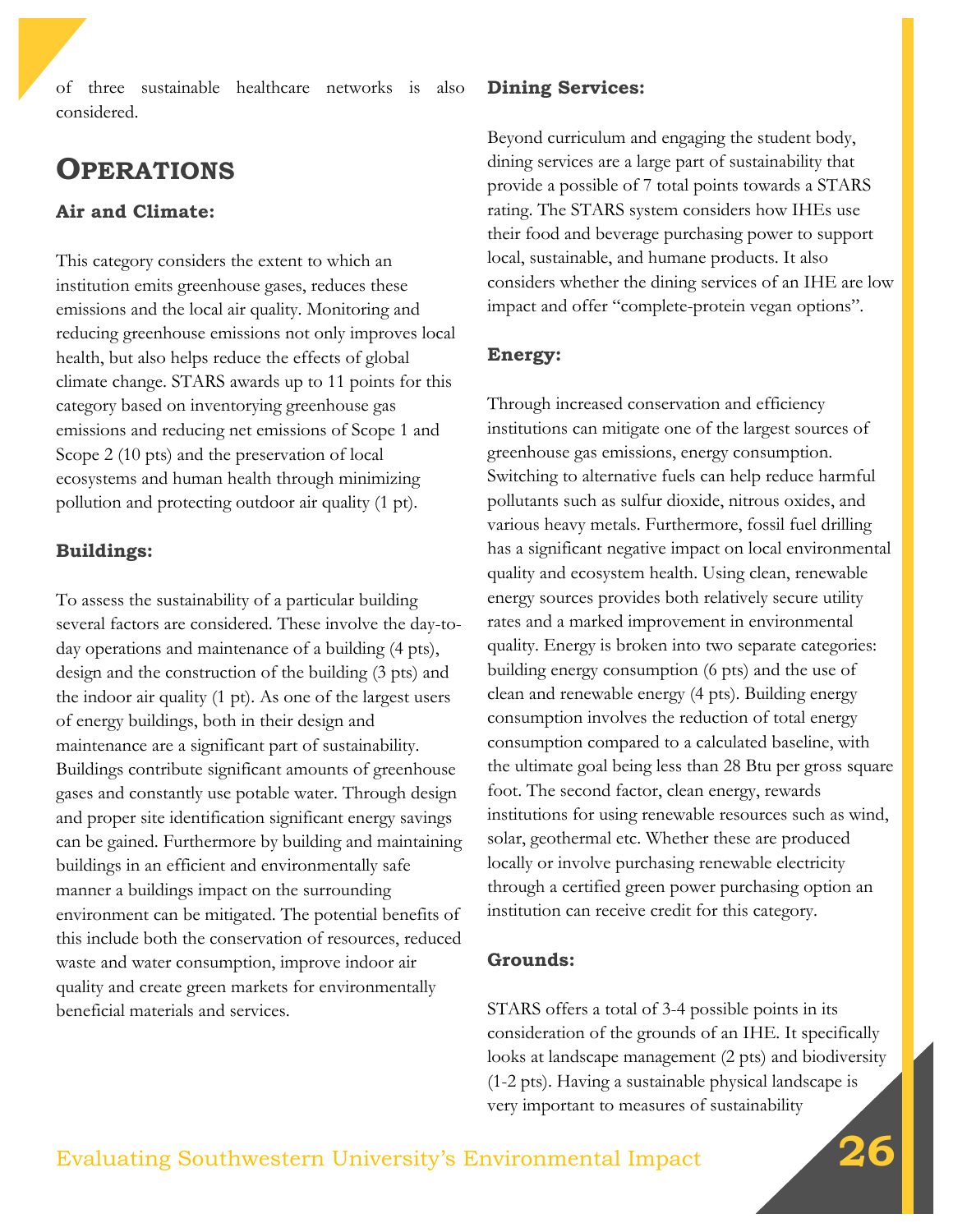because it includes a large geographic area of the campus and serves as a site for numerous campus activities. To achieve sustainable landscaping, one of three systems are recommended and are widely used by IHEs: Integrated Pest Management (IPM), sustainable landscape management programs, or organic/certified/protected strategies.

#### **Purchasing:**

An IHE can earn up to 6 possible points for demonstrating sustainably responsible purchasing habits. The purchasing categories considered by the STARS rating system include electronics purchasing, cleaning products purchasing, office paper purchasing, inclusive and local purchasing, life cycle cost analysis, and guidelines for business partners. STARS emphasizes that IHEs have the opportunity to make an impact in the consumer goods industry by choosing to purchase more environmentally-friendly products. Cleaning and janitorial products should not contain harmful chemicals and should be considered "green" because they promote a healthy environment for the janitorial staff using them, as well as for the people who come in contact with the cleaned surfaces. Recycled or third party certified office products are also a way for IHEs to conserve water and energy, as well as save forests from destruction. There is also the opportunity to purchase goods locally to support the community and contribute to the local economy.

#### **Transportation:**

In scope, transportation can be seen as the most intricate and widespread form of greenhouse gas production. The institution's fleet of service vehicles (1 pt), student (2 pts) and teacher commutes (2 pts) and sustainable transportation supports (2 pts) all impact this category. By modeling sustainable transport, providing alternative forms of transportation and reducing petroleum dependency institutions can improve health and receive significant savings. Using cleaner fuels, replacing old inefficient vehicles or using

mass transit to travel to and from the institution can all benefit local environmental quality. The percentage of students and employees which use viable renewable transport sources determines the general score of an institution. Furthermore, by offering programs to reduce commuting draws attention to this critical issue and this in turn reduces air pollution and the costs associated with travel.

#### **Waste:**

Many IHEs are moving towards zero-waste campuses, and this subcategory is achieved through reduction, reuse, recycling and composting strategies which can earn an IHE a total of 10 possible points towards its STARS rating. By minimizing waste, IHEs are doing their part to reduce greenhouse gas emissions, reduce water pollution, reduce landfill deposits, and save money on hauling fees. This section focuses on what is being done to minimize waste and divert waste.

#### **Water:**

A lot of water is used by IHEs, and the STARS system seeks to recognize those who are aiming on conserving this precious commodity and offers a total of 5-9 possible points in this subcategory. Managing water usage through conservation, recycling and reuse is one part of this section. Rainwater management is also an important aspect in this because it means that the IHE is doing its part to reduce stormwater runoff and minimize local water supply contamination. Wastewater management is the last section, it involves ecologically sound systems to naturally process wastewater as a more sustainable choice because it decreases pressure on the local infrastructure and minimizes contamination to local bodies of water.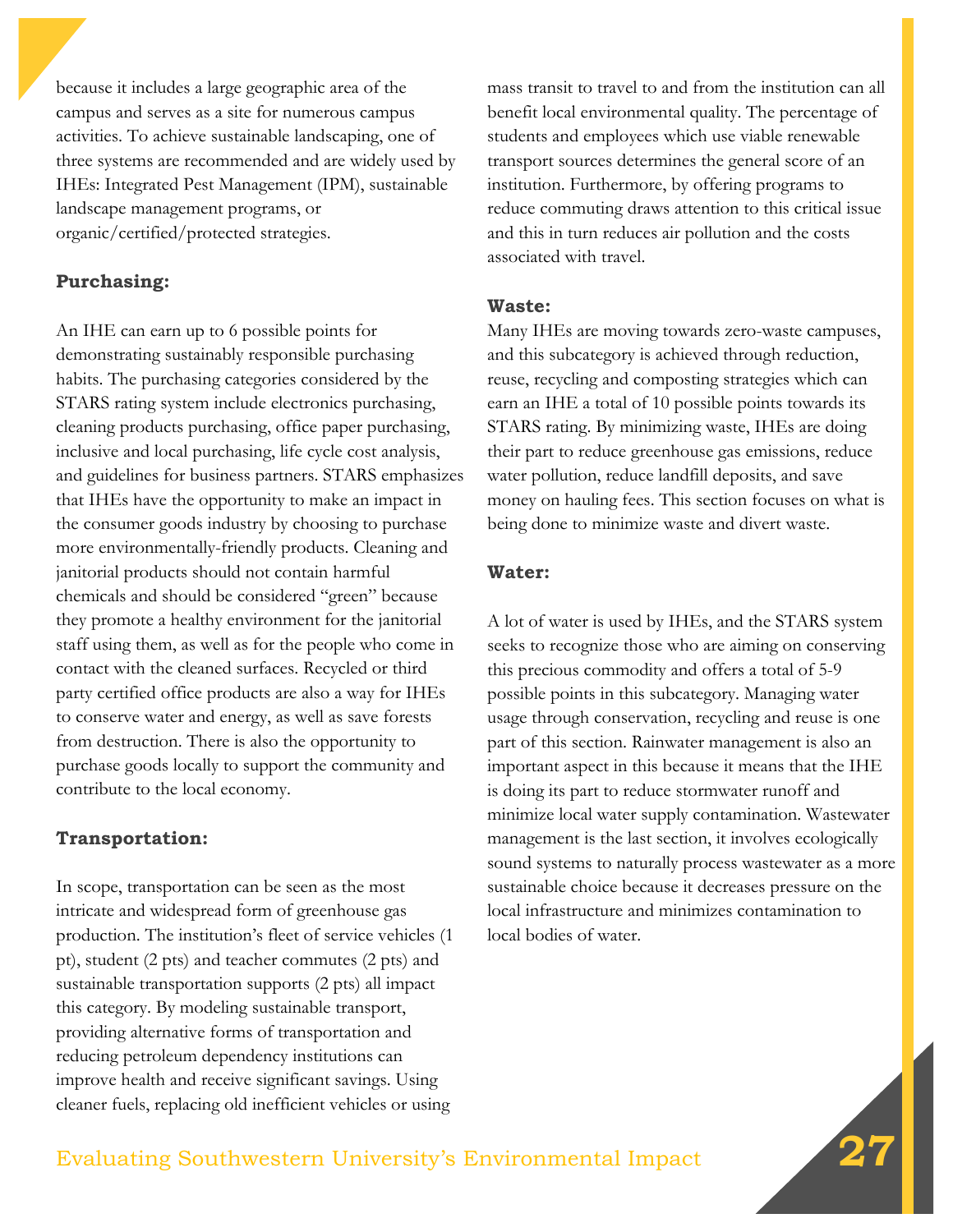## **PLANNING AND ADMINISTRATION**

In order to assess the sustainability of the planning and administration of an IHE, the STARS system considers four categories: (1) coordination, planning, and governance, (2) diversity and affordability, (3) health, well-being, and work, and (4) investments. The subcategory, coordination, planning and governance, is further broken down into three reporting fields: sustainability coordination, sustainability planning, and governance. These fields offer a total of 8 possible points.

## **Coordination, Planning, and Governance:**

This category considers the extent to which an IHE has institutionalized its sustainability mission and process. Measures of success in this subcategory include an active sustainability committee, office or coordinator, the adoption of formal plans for the advancement of sustainability within the IHE, and a governance system that includes the active participation of students, staff, and faculty.

## **Diversity and Affordability:**

This category is broken down into five reporting fields, offering a total of 10 possible points in:

- Diversity and Equity Coordination
- Assessing Diversity and Equity
- Support for Underrepresented Groups
- Support for Future Faculty Diversity
- Affordability and Access

The purpose of this subcategory is to assess the extent to which an IHE includes economic and social factors in its sustainability mission through positions and programs that provide the grounds for collaboration among diverse groups centered on the advancement of diversity and affordability within the IHE. An IHE can earn points by having an active diversity and equity

committee, office, or officer, by implementing a system that assesses the IHE's diversity and equity, by offering support systems for underrepresented groups along with a discrimination response policy, program or team, by building a diverse faculty, and by having programs that make the IHE accessible and affordable to low-income students and non-traditional students.

## **Health, Wellbeing, and Work:**

This category considers the extent to which the IHE invests in its human resources programs and policies. This subcategory is further broken down into the following reporting fields: employee compensation, employee satisfaction, wellness programs; and workplace health and safety. An IHE can earn a total of 7 points from these fields by providing sustainable compensation to employees through the form of a "living wage" or allowance for collective bargaining, by regularly surveying their employees concerning their job satisfaction, opportunities for learning and advancement, and work culture, by providing wellness programs for students, staff, and faculty, and by working to reduce workplace injuries and occupational disease cases.

#### **Investment:**

This category is broken down into the reporting fields: committee on investor responsibility, sustainable investment, and investment disclosure. A total of 7 possible points can be earned by an IHE in this subcategory. This is accomplished by having an "active committee on investor responsibility (CIR) with multistakeholder representation" charged with making sustainable investment choices for the IHE by promoting and maintaining transparency through public disclosure.